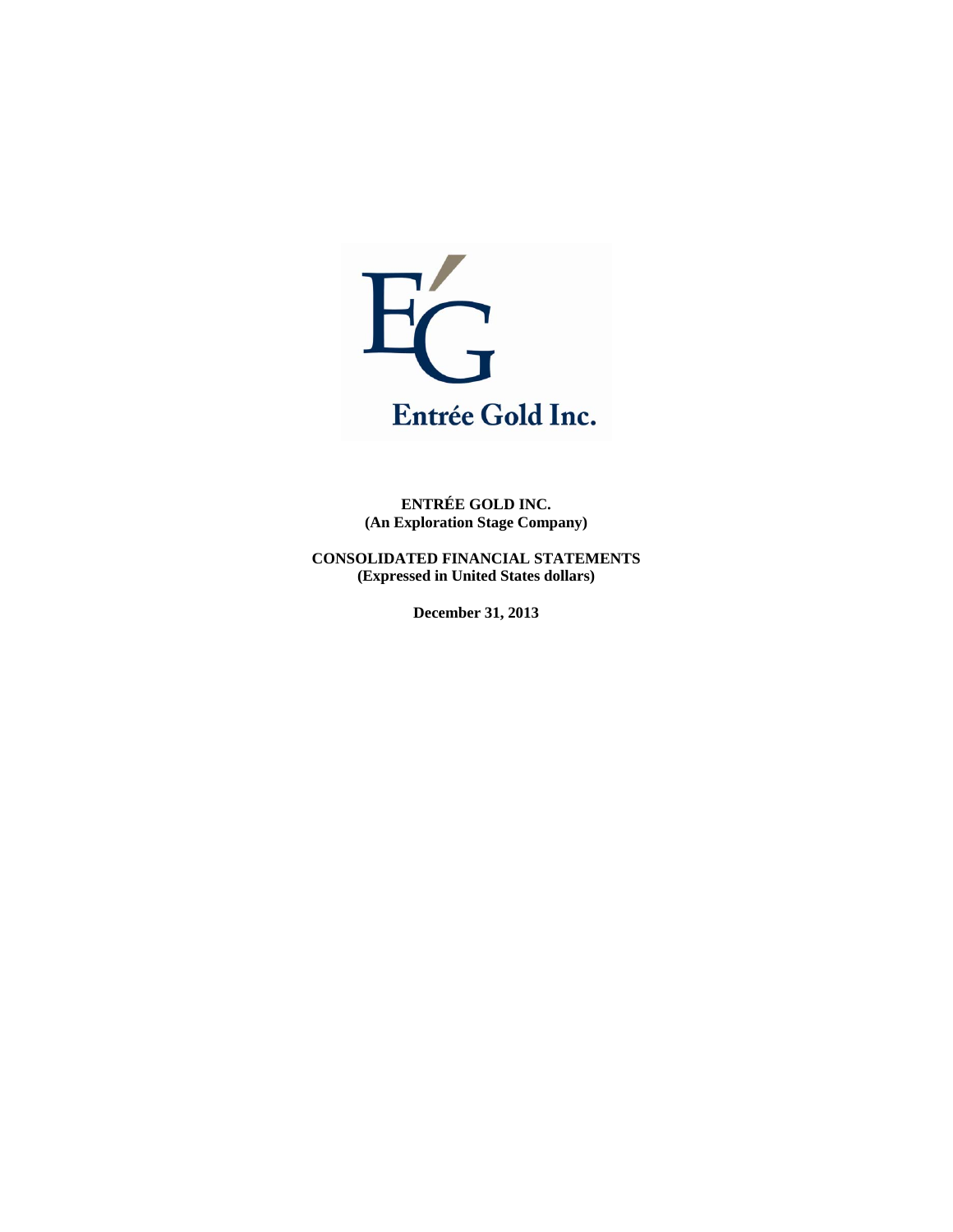# $D$ AVIDSON  $\&$  COMPANY LLP  $\_\_$ Chartered Accountants =

#### **REPORT OF INDEPENDENT REGISTERED PUBLIC ACCOUNTING FIRM**

To the Shareholders and Directors of Entree Gold Inc.

We have audited the accompanying consolidated financial statements of Entrée Gold Inc. (the "Company"), which comprise the consolidated balance sheets as of December 31, 2013 and December 31, 2012, and the related consolidated statements of operations and comprehensive loss, stockholders' equity, and cash flows for the years ended December 31, 2013, December 31, 2012 and December 31, 2011, and from the date of inception (July 19, 1995) to December 31, 2013. These consolidated financial statements are the responsibility of the Company's management. Our responsibility is to express an opinion on these consolidated financial statements based on our audits.

We conducted our audits in accordance with the standards of the Public Company Accounting Oversight Board (United States). Those standards require that we plan and perform the audit to obtain reasonable assurance about whether the consolidated financial statements are free of material misstatement. An audit includes examining, on a test basis, evidence supporting the amounts and disclosures in the consolidated financial statements. An audit also includes assessing the accounting principles used and significant estimates made by management, as well as evaluating the overall consolidated financial statement presentation. We believe that our audits provide a reasonable basis for our opinion.

In our opinion, the consolidated financial statements referred to above present fairly, in all material respects, the financial position of Entrée Gold Inc. as of December 31, 2013 and December 31, 2012, and the results of its operations and its cash flows for the years ended December 31, 2013, December 31, 2012 and December 31, 2011, and from the date of inception (July 19, 1995) to December 31, 2013 in conformity with accounting principles generally accepted in the United States of America.

We also have audited, in accordance with the standards of the Public Company Accounting Oversight Board (United States), Entrée Gold Inc.'s internal control over financial reporting as of December 31, 2013, based on criteria established in Internal Control—Integrated Framework (1992) issued by the Committee of Sponsoring Organizations of the Treadway Commission (COSO) and our report dated March 27, 2014, expressed an unqualified opinion.

**"DAVIDSON & COMPANY LLP"** 

Vancouver, Canada Chartered Accountants Chartered Accountants

March 27, 2014

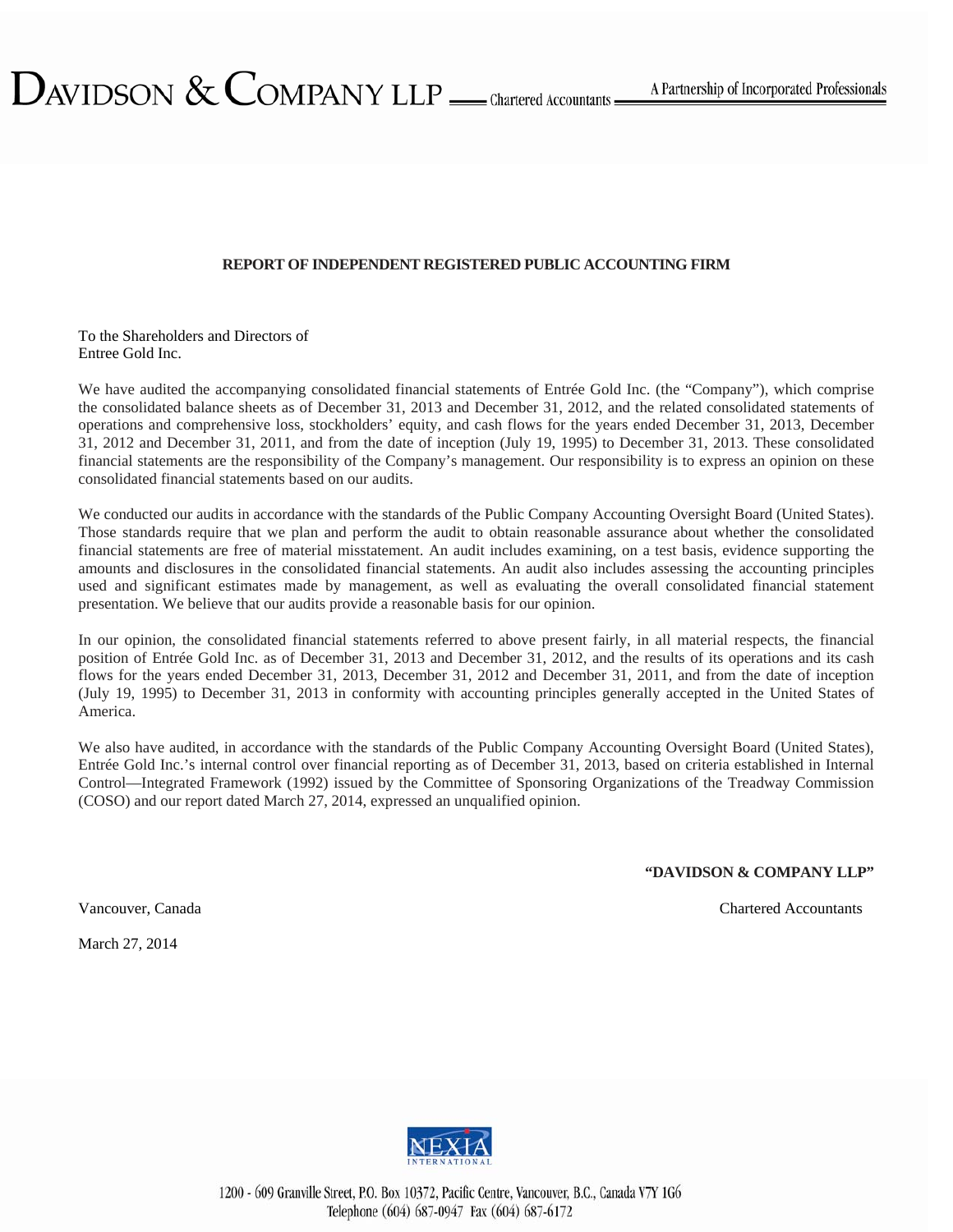# $\sum$ AVIDSON  $\&$  COMPANY LLP  $\_\_$ Chartered Accountants

#### **REPORT OF INDEPENDENT REGISTERED PUBLIC ACCOUNTING FIRM**

To the Shareholders and Directors of Entree Gold Inc.

We have audited Entrée Gold Inc.'s internal control over financial reporting as of December 31, 2013, based on criteria established in Internal Control—Integrated Framework (1992) issued by the Committee of Sponsoring Organizations of the Treadway Commission (COSO)". Entrée Gold Inc.'s management is responsible for maintaining effective internal control over financial reporting, and for its assessment of the effectiveness of internal control over financial reporting, included in the accompanying Management's Report on Internal Control over Financial Reporting. Our responsibility is to express an opinion on the entity's internal control over financial reporting based on our audit.

We conducted our audit in accordance with the standards of the Public Company Accounting Oversight Board (United States). Those standards require that we plan and perform the audit to obtain reasonable assurance about whether effective internal control over financial reporting was maintained in all material respects. Our audit of internal control over financial reporting included obtaining an understanding of internal control over financial reporting, assessing the risk that a material weakness exists, and testing and evaluating the design and operating effectiveness of internal control based on the assessed risk. Our audit also included performing such other procedures as we considered necessary in the circumstances. We believe that our audit provides a reasonable basis for our opinion.

An entity's internal control over financial reporting is a process designed to provide reasonable assurance regarding the reliability of financial reporting and the preparation of financial statements for external purposes in accordance with accounting principles generally accepted in the United States of America. An entity's internal control over financial reporting includes those policies and procedures that (1) pertain to the maintenance of records that, in reasonable detail, accurately and fairly reflect the transactions and dispositions of the assets of the entity; (2) provide reasonable assurance that transactions are recorded as necessary to permit preparation of financial statements in accordance with generally accepted accounting principles, and that receipts and expenditures of the entity are being made only in accordance with authorizations of management and directors of the entity; and (3) provide reasonable assurance regarding prevention or timely detection of unauthorized acquisition, use, or disposition of the entity's assets that could have a material effect on the financial statements.

Because of its inherent limitations, internal control over financial reporting may not prevent or detect misstatements. Also, projections of any evaluation of effectiveness to future periods are subject to the risk that controls may become inadequate because of changes in conditions, or that the degree of compliance with the policies or procedures may deteriorate.

In our opinion, Entrée Gold Inc. maintained, in all material respects, effective internal control over financial reporting as of December 31, 2013, based on criteria established in Internal Control—Integrated Framework (1992) issued by the Committee of Sponsoring Organizations of the Treadway Commission (COSO)".

We also have audited, in accordance with the standards of the Public Company Accounting Oversight Board (United States), the consolidated balance sheets and the related consolidated statements of operations and comprehensive loss, stockholders' equity, and cash flows of Entrée Gold Inc. and our report dated March 27, 2014, expressed an unqualified opinion.

#### **"DAVIDSON & COMPANY LLP"**

Vancouver, Canada Chartered Accountants Chartered Accountants

March 27, 2014

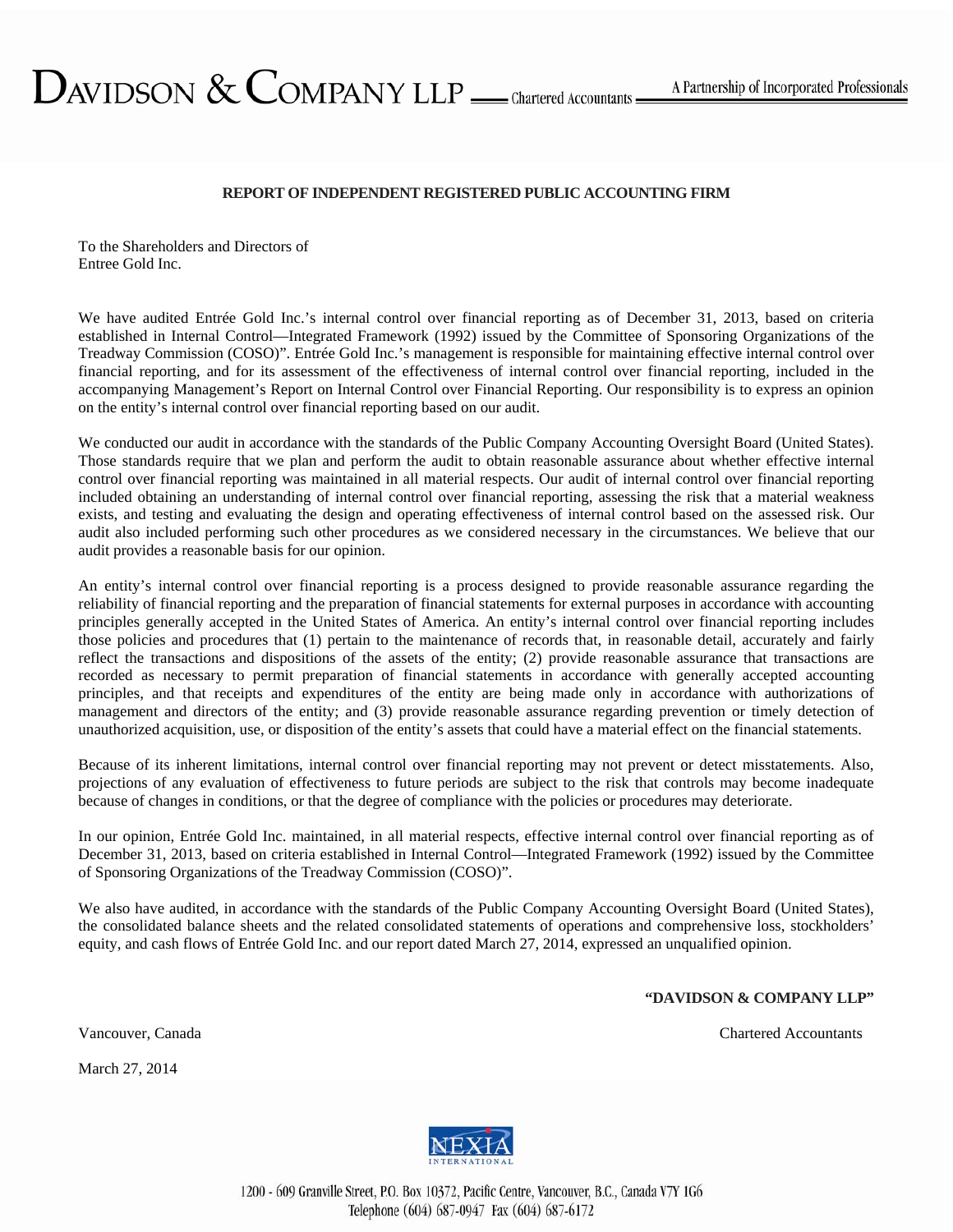(An Exploration Stage Company) CONSOLIDATED BALANCE SHEETS (Expressed in United States dollars)

|                                                                      | December 31,<br>2013 | December 31,<br>2012 |
|----------------------------------------------------------------------|----------------------|----------------------|
| <b>ASSETS</b>                                                        |                      |                      |
| <b>Current</b>                                                       |                      |                      |
| Cash and cash equivalents (Note 3)                                   | \$<br>46,701,216     | \$<br>4,255,508      |
| Receivables                                                          | 203,346              | 223,722              |
| Prepaid expenses                                                     | 751,140              | 779,605              |
| Total current assets                                                 | 47,655,702           | 5,258,835            |
| Equipment (Note 5)                                                   | 288,943              | 539,567              |
| Mineral property interests (Note 6)                                  | 48,806,565           | 57,616,924           |
| Reclamation deposits                                                 | 491,808              | 606,155              |
| Other assets                                                         | 152,087              | 152,049              |
| <b>Total assets</b>                                                  | \$<br>97,395,105     | \$<br>64,173,530     |
|                                                                      |                      |                      |
| <b>LIABILITIES AND STOCKHOLDERS' EQUITY</b>                          |                      |                      |
| <b>Current</b>                                                       |                      |                      |
| Accounts payable and accrued liabilities                             | \$<br>1,261,206      | \$<br>559,579        |
| Loans payable to Oyu Tolgoi LLC (Note 7)                             | 5,978,133            | 5,563,657            |
| Deferred revenue (Note 8)                                            | 37,638,211           |                      |
| Deferred income tax liabilities (Note 11)                            | 7,340,516            | 9,722,384            |
| <b>Total liabilities</b>                                             | 52,218,066           | 15,845,620           |
| <b>Stockholders' equity</b>                                          |                      |                      |
| Common stock, no par value, unlimited number authorized, (Note 9)    | 177,065,075          | 167,428,814          |
| 146,734,385 (December 31, 2012 - 128,877,243) issued and outstanding |                      |                      |
| Additional paid-in capital                                           | 20,095,161           | 18,672,864           |
| Accumulated other comprehensive income (Note 13)                     | 465,615              | 3,253,019            |
| Accumulated deficit during the exploration stage                     | (152, 448, 812)      | (141, 026, 787)      |
| Total stockholders' equity                                           | 45,177,039           | 48,327,910           |
| Total liabilities and stockholders' equity                           | \$<br>97,395,105     | \$<br>64,173,530     |
| Nature and continuance of operations (Note 1)                        |                      |                      |

#### **Commitments** (Note 15)

 **Subsequent events** (Note 17)

The accompanying notes are an integral part of these consolidated financial statements.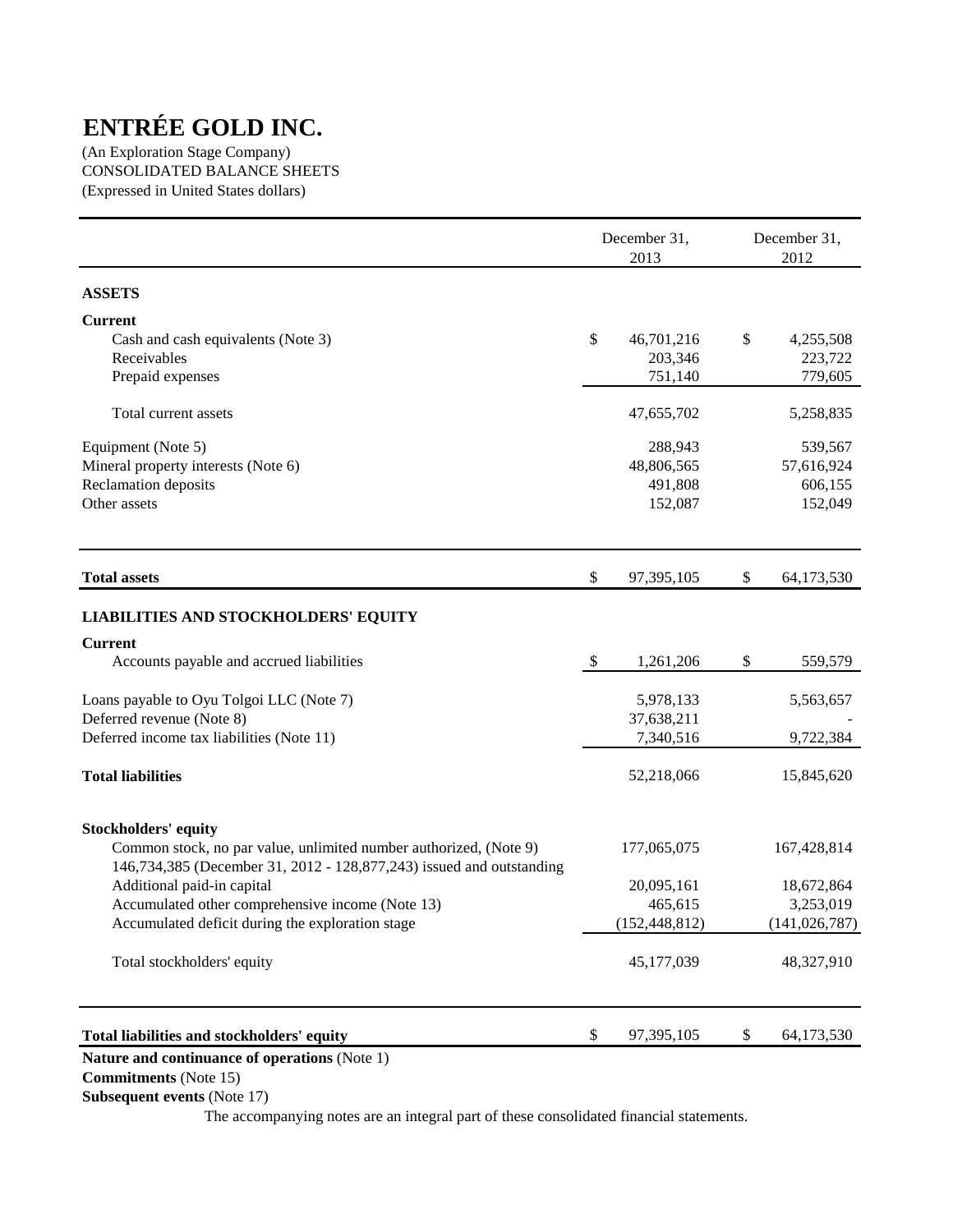(An Exploration Stage Company) CONSOLIDATED STATEMENTS OF OPERATIONS AND COMPREHENSIVE LOSS (Expressed in United States dollars)

|                                                            | Year Ended<br>December 31,<br>2013 |               | Year Ended<br>December 31,<br>2012 |    | Year Ended<br>December 31,<br>2011               |               | Inception<br>(July 19,1995) to<br>December 31,<br>2013                |
|------------------------------------------------------------|------------------------------------|---------------|------------------------------------|----|--------------------------------------------------|---------------|-----------------------------------------------------------------------|
| <b>EXPENSES</b>                                            |                                    |               |                                    |    |                                                  |               |                                                                       |
| Exploration (Note 7)                                       | \$<br>6,102,992                    | <sup>\$</sup> | 8,234,354                          | S. | 17,679,174                                       | \$            | 99,092,669                                                            |
| General and administration                                 | 6,638,262                          |               | 5,236,226                          |    | 5,766,102                                        |               | 59,985,511                                                            |
| Consultancy and advisory fees                              | 1,941,130                          |               |                                    |    |                                                  |               | 1,941,130                                                             |
| Impairment of mineral property interests                   | 437,732                            |               | 486,746                            |    | 531,005                                          |               | 1,455,483                                                             |
| Depreciation                                               | 102,941                            |               | 150,654                            |    | 196,221                                          |               | 1,530,008                                                             |
| Gain on sale of mineral property interests                 | (451,892)                          |               | (104, 914)                         |    | (1,574,523)                                      |               | (2, 131, 329)                                                         |
| Foreign exchange loss (gain)                               | (1, 113, 728)                      |               | (187, 773)                         |    | 491,504                                          |               | (1,032,003)                                                           |
| <b>Loss from operations</b>                                | (13,657,437)                       |               | (13,815,293)                       |    | (23,089,483)                                     |               | (160, 841, 469)                                                       |
| Gain on sale of investments                                |                                    |               |                                    |    | 3,326,275                                        |               | 3,326,275                                                             |
| Interest income                                            | 431,596                            |               | 190,449                            |    | 342,343                                          |               | 5,934,864                                                             |
| Interest expense (Note 5)                                  | (260, 453)                         |               | (229, 359)                         |    | (151,952)                                        |               | (714, 771)                                                            |
| Loss from equity investee (Note 5)                         | (146, 051)                         |               | (1,012,156)                        |    | (2,397,085)                                      |               | (5,076,836)                                                           |
| Fair value adjustment of asset                             |                                    |               |                                    |    |                                                  |               |                                                                       |
| backed commercial paper                                    | 147,564                            |               |                                    |    |                                                  |               | (2,184,967)                                                           |
| Loss from operations before income taxes                   | (13, 484, 781)                     |               | (14, 866, 359)                     |    | (21,969,902)                                     |               | (159, 556, 904)                                                       |
| Current income tax expense                                 | (319, 112)                         |               |                                    |    | (152, 190)                                       |               | (471, 302)                                                            |
| Deferred income tax recovery (expense) (Note 11)           | 2,381,868                          |               | (329,770)                          |    | 4,981,884                                        |               | 7,579,394                                                             |
| <b>Net loss</b>                                            | (11, 422, 025)                     |               |                                    |    | $(15,196,129)$ \$ $(17,140,208)$                 | <sup>\$</sup> | (152, 448, 812)                                                       |
| Comprehensive loss:                                        |                                    |               |                                    |    |                                                  |               |                                                                       |
| Net loss                                                   |                                    |               |                                    |    |                                                  |               | $(11,422,025)$ \$ $(15,196,129)$ \$ $(17,140,208)$ \$ $(152,448,812)$ |
| Unrealized loss on available for sale securities (Note 12) |                                    |               |                                    |    | (2,747,997)                                      |               |                                                                       |
| Foreign currency translation adjustment (Note 13)          | (2,787,404)                        |               | 1,351,668                          |    | (1,101,366)                                      |               | 465,615                                                               |
| <b>Comprehensive loss:</b>                                 |                                    |               |                                    |    | $(14,209,429)$ $(13,844,461)$ $(20,989,571)$ $($ |               | (151, 983, 197)                                                       |
| Basic and diluted net loss per share                       | \$<br>$(0.08)$ \$                  |               | $(0.12)$ \$                        |    | (0.15)                                           |               |                                                                       |
| Weighted average number of common shares outstanding       | 143,847,888                        |               | 128,650,791                        |    | 115,978,815                                      |               |                                                                       |

The accompanying notes are an integral part of these consolidated financial statements.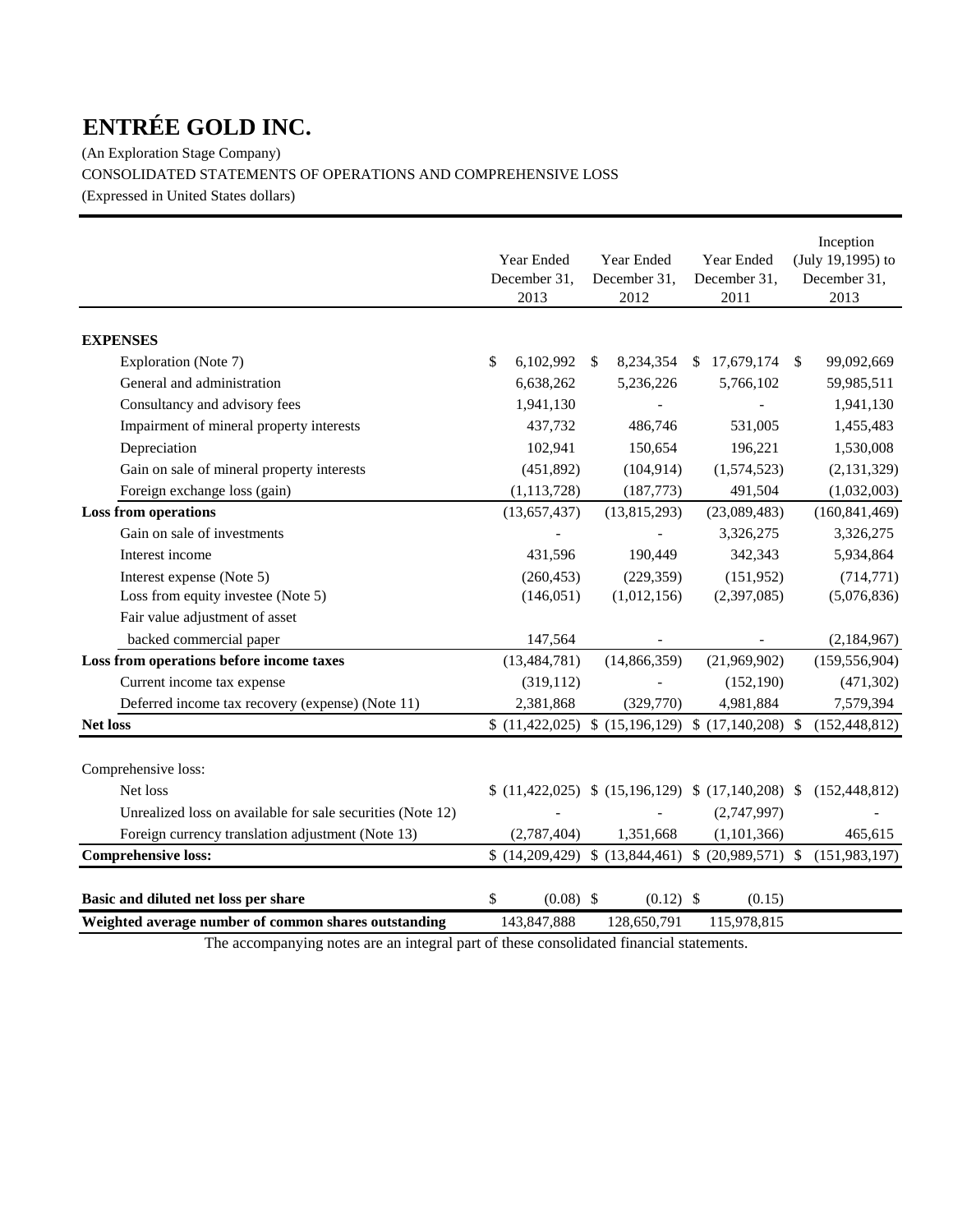(An Exploration Stage Company) CONSOLIDATED STATEMENT OF STOCKHOLDERS' EQUITY (Expressed in United States dollars)

|                                            | Number of<br><b>Shares</b> |              | Common<br>Stock |              | Additional<br>Paid-in Capital | Accumulated<br>Other<br>Comprehensive<br>Income |              | Accumulated<br>Deficit<br>During the<br>Exploration<br>Stage |              | Total<br>Stockholders'<br>Equity |
|--------------------------------------------|----------------------------|--------------|-----------------|--------------|-------------------------------|-------------------------------------------------|--------------|--------------------------------------------------------------|--------------|----------------------------------|
| Balance, July 19, 1995 (date of inception) |                            | \$           |                 | \$           |                               | \$                                              | \$           |                                                              | \$           |                                  |
| Shares issued:                             |                            |              |                 |              |                               |                                                 |              |                                                              |              |                                  |
| Private placements                         | 4,200,000                  |              | 60,852          |              |                               |                                                 |              |                                                              |              | 60,852                           |
| Acquisition of mineral property interests  | 3,200,000                  |              | 147,520         |              |                               |                                                 |              |                                                              |              | 147,520                          |
| Foreign currency translation adjustment    |                            |              |                 |              |                               | (756)                                           |              |                                                              |              | (756)                            |
| Net loss                                   |                            |              |                 |              |                               |                                                 |              | (175, 714)                                                   |              | (175, 714)                       |
| Balance, April 30, 1996<br>Shares issued:  | 7,400,000                  | \$           | 208,372         | $\mathbb{S}$ |                               | \$<br>(756)                                     | \$           | (175, 714)                                                   | \$           | 31,902                           |
| Private placements                         | 3,880,000                  |              | 274,718         |              |                               |                                                 |              |                                                              |              | 274,718                          |
| Foreign currency translation adjustment    |                            |              |                 |              |                               | (8, 568)                                        |              |                                                              |              | (8, 568)                         |
| Net loss                                   |                            |              |                 |              |                               |                                                 |              | (56, 250)                                                    |              | (56, 250)                        |
| Balance, April 30, 1997                    | 11,280,000                 | \$           | 483,090         | $\mathbb{S}$ |                               | \$<br>(9, 324)                                  | \$           | (231,964)                                                    | \$           | 241,802                          |
| Foreign currency translation adjustment    |                            |              |                 |              |                               | (5,216)                                         |              |                                                              |              | (5,216)                          |
| Net loss                                   |                            |              |                 |              |                               |                                                 |              | (33, 381)                                                    |              | (33, 381)                        |
| Balance, April 30, 1998                    | 11,280,000                 | $\mathbb{S}$ | 483,090         | \$           |                               | \$<br>(14, 540)                                 | \$           | (265, 345)                                                   | \$           | 203,205                          |
| Foreign currency translation adjustment    |                            |              |                 |              |                               | (3, 425)                                        |              |                                                              |              | (3, 425)                         |
| Net loss                                   | $\overline{\phantom{a}}$   |              | $\overline{a}$  |              |                               | $\sim$                                          |              | (40, 341)                                                    |              | (40, 341)                        |
| Balance, April 30, 1999                    | 11,280,000                 | \$           | 483,090         | \$           |                               | \$<br>(17,965)                                  | \$           | (305, 686)                                                   | \$           | 159,439                          |
| Escrow shares compensation                 |                            |              |                 |              | 41,593                        |                                                 |              |                                                              |              | 41,593                           |
| Exercise of stock options                  | 1,128,000                  |              | 113,922         |              |                               |                                                 |              |                                                              |              | 113,922                          |
| Foreign currency translation adjustment    |                            |              |                 |              |                               | (896)                                           |              |                                                              |              | (896)                            |
| Net loss                                   | $\overline{\phantom{a}}$   |              |                 |              |                               | $\sim$                                          |              | (154, 218)                                                   |              | (154, 218)                       |
| Balance, April 30, 2000                    | 12,408,000                 | $\mathbb{S}$ | 597,012         | $\mathbb{S}$ | 41,593                        | \$<br>(18, 861)                                 | $\mathbb{S}$ | (459,904)                                                    | $\mathbb{S}$ | 159,840                          |
| Foreign currency translation adjustment    |                            |              |                 |              |                               | (5,627)                                         |              |                                                              |              | (5,627)                          |
| Net loss                                   |                            |              |                 |              |                               | $\sim$                                          |              | (18, 399)                                                    |              | (18, 399)                        |
| Balance, April 30, 2001                    | 12,408,000                 | \$           | 597,012         | $\mathbb{S}$ | 41,593                        | \$<br>(24, 488)                                 | \$           | (478, 303)                                                   | \$           | 135,814                          |
| Foreign currency translation adjustment    |                            |              |                 |              |                               | (2, 561)                                        |              |                                                              |              | (2,561)                          |
| Net loss                                   |                            |              |                 |              |                               |                                                 |              | (22, 490)                                                    |              | (22, 490)                        |
| Balance, April 30, 2002                    | 12,408,000                 | \$           | 597,012         | \$           | 41,593                        | \$<br>(27, 049)                                 | \$           | (500, 793)                                                   | \$           | 110,763                          |

-continued-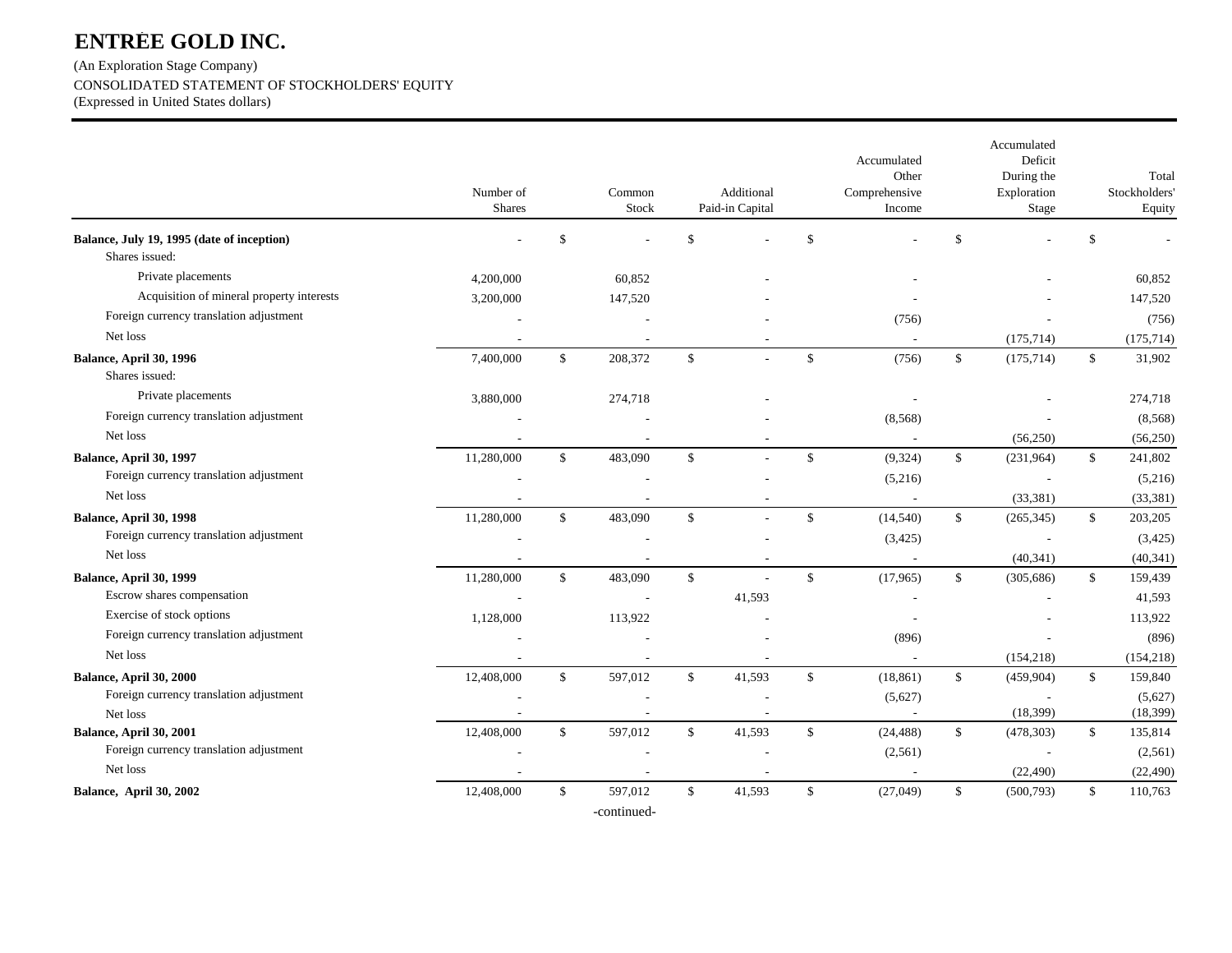(An Exploration Stage Company) CONSOLIDATED STATEMENT OF STOCKHOLDERS' EQUITY

(Expressed in United States dollars)

|                                             | Number of<br><b>Shares</b> |              | Common<br>Stock        |              | Additional<br>Paid-in Capital | Accumulated<br>Other<br>Comprehensive Income | Accumulated<br>Deficit<br>During the<br>Exploration<br>Stage |               | Total<br>Stockholders'<br>Equity |
|---------------------------------------------|----------------------------|--------------|------------------------|--------------|-------------------------------|----------------------------------------------|--------------------------------------------------------------|---------------|----------------------------------|
| - continued -                               |                            |              |                        |              |                               |                                              |                                                              |               |                                  |
| Balance, April 30, 2002                     | 12,408,000                 | \$           | 597,012                | $\mathbb{S}$ | 41,593                        | \$<br>(27, 049)                              | \$<br>(500, 793)                                             | \$            | 110,763                          |
| Shares issued:                              |                            |              |                        |              |                               |                                              |                                                              |               |                                  |
| Private placements                          | 7,500,000                  |              | 1,351,055              |              |                               |                                              |                                                              |               | 1,351,055                        |
| Exercise of warrants                        | 12,500                     |              | 3,288                  |              |                               |                                              |                                                              |               | 3,288                            |
| Agent's finder fee                          | 310,000                    |              | 39,178                 |              |                               |                                              |                                                              |               | 39,178                           |
| Finder's fee for mineral property interests | 100,000                    |              | 35,827                 |              |                               |                                              |                                                              |               | 35,827                           |
| Debt settlement                             | 135,416                    |              | 45,839                 |              | 5,252                         |                                              |                                                              |               | 51,091                           |
| Agent's warrants                            |                            |              |                        |              | 16,877                        |                                              |                                                              |               | 16,877                           |
| Escrow shares compensation                  |                            |              |                        |              | 40,205                        |                                              |                                                              |               | 40,205                           |
| Stock-based compensation                    |                            |              |                        |              | 16,660                        |                                              |                                                              |               | 16,660                           |
| Share issuance costs                        |                            |              | (211, 207)             |              |                               |                                              |                                                              |               | (211, 207)                       |
| Foreign currency translation adjustment     |                            |              |                        |              |                               | 73,080                                       |                                                              |               | 73,080                           |
| Net loss                                    |                            |              |                        |              |                               |                                              | (1,073,320)                                                  |               | (1,073,320)                      |
| Balance, April 30, 2003                     | 20,465,916                 | $\mathbb{S}$ | 1,860,992              | \$           | 120,587                       | \$<br>46,031                                 | \$<br>(1,574,113)                                            | \$            | 453,497                          |
| Shares issued:                              |                            |              |                        |              |                               |                                              |                                                              |               |                                  |
| Private placements and offerings            | 16,352,942                 |              | 10,891,160             |              |                               |                                              |                                                              |               | 10,891,160                       |
| Exercise of warrants                        | 3,730,372                  |              | 1,316,664              |              | (6, 443)                      |                                              | $\overline{a}$                                               |               | 1,310,221                        |
| Exercise of stock options                   | 35,000                     |              | 18,730                 |              | (4,026)                       |                                              |                                                              |               | 14,704                           |
| Agent's corporate finance fee               | 100,000                    |              | 64,192                 |              | 8,384                         |                                              |                                                              |               | 72,576                           |
| Mineral property interests                  | 5,000,000                  |              | 3,806,000              |              |                               |                                              |                                                              |               | 3,806,000                        |
| Agent's warrants                            |                            |              |                        |              | 370,741                       |                                              |                                                              |               | 370,741                          |
| Escrow shares compensation                  |                            |              |                        |              | 1,949,878                     |                                              |                                                              |               | 1,949,878                        |
| Stock-based compensation                    |                            |              |                        |              | 414,847                       |                                              |                                                              |               | 414,847                          |
| Share issuance costs                        |                            |              | (1,302,715)            |              |                               |                                              |                                                              |               | (1,302,715)                      |
| Foreign currency translation adjustment     |                            |              |                        |              |                               | 1,950                                        |                                                              |               | 1,950                            |
| Net loss                                    |                            |              |                        |              |                               |                                              | (12,505,759)                                                 |               | (12, 505, 759)                   |
| Balance, December 31, 2003                  | 45,684,230                 | \$           | 16,655,023             | $\mathbb{S}$ | 2,853,968                     | \$<br>47,981                                 | \$<br>(14,079,872)                                           | <sup>\$</sup> | 5,477,100                        |
| Shares issued:                              |                            |              |                        |              |                               |                                              |                                                              |               |                                  |
| Private placement                           | 4,600,000                  |              | 3,846,521              |              |                               |                                              |                                                              |               | 3,846,521                        |
| Exercise of warrants                        | 533,836                    |              | 186,208                |              | (13, 197)                     |                                              |                                                              |               | 173,011                          |
| Exercise of stock options                   | 50,000                     |              | 26,180                 |              | (8,238)                       |                                              |                                                              |               | 17,942                           |
| Warrants issued for cancellation            |                            |              |                        |              |                               |                                              |                                                              |               |                                  |
| of price guarantee                          |                            |              |                        |              | 129,266                       |                                              |                                                              |               | 129,266                          |
| Escrow shares compensation                  |                            |              |                        |              | 405,739                       |                                              |                                                              |               | 405,739                          |
| Share issuance costs                        |                            |              | (21,026)               |              |                               |                                              |                                                              |               | (21,026)                         |
| Stock-based compensation                    |                            |              |                        |              | 1,530,712                     |                                              |                                                              |               | 1,530,712                        |
| Foreign currency translation adjustment     |                            |              |                        |              | ÷                             | 132,501                                      |                                                              |               | 132,501                          |
| Net loss                                    |                            |              |                        |              |                               |                                              | (5,528,114)                                                  |               | (5,528,114)                      |
|                                             |                            |              |                        |              |                               |                                              |                                                              |               |                                  |
| Balance, December 31, 2004                  | 50,868,066                 | \$           | 20,692,906<br>المستسمم | \$           | 4,898,250                     | \$<br>180,482                                | \$<br>(19,607,986)                                           | \$            | 6,163,652                        |

-continued-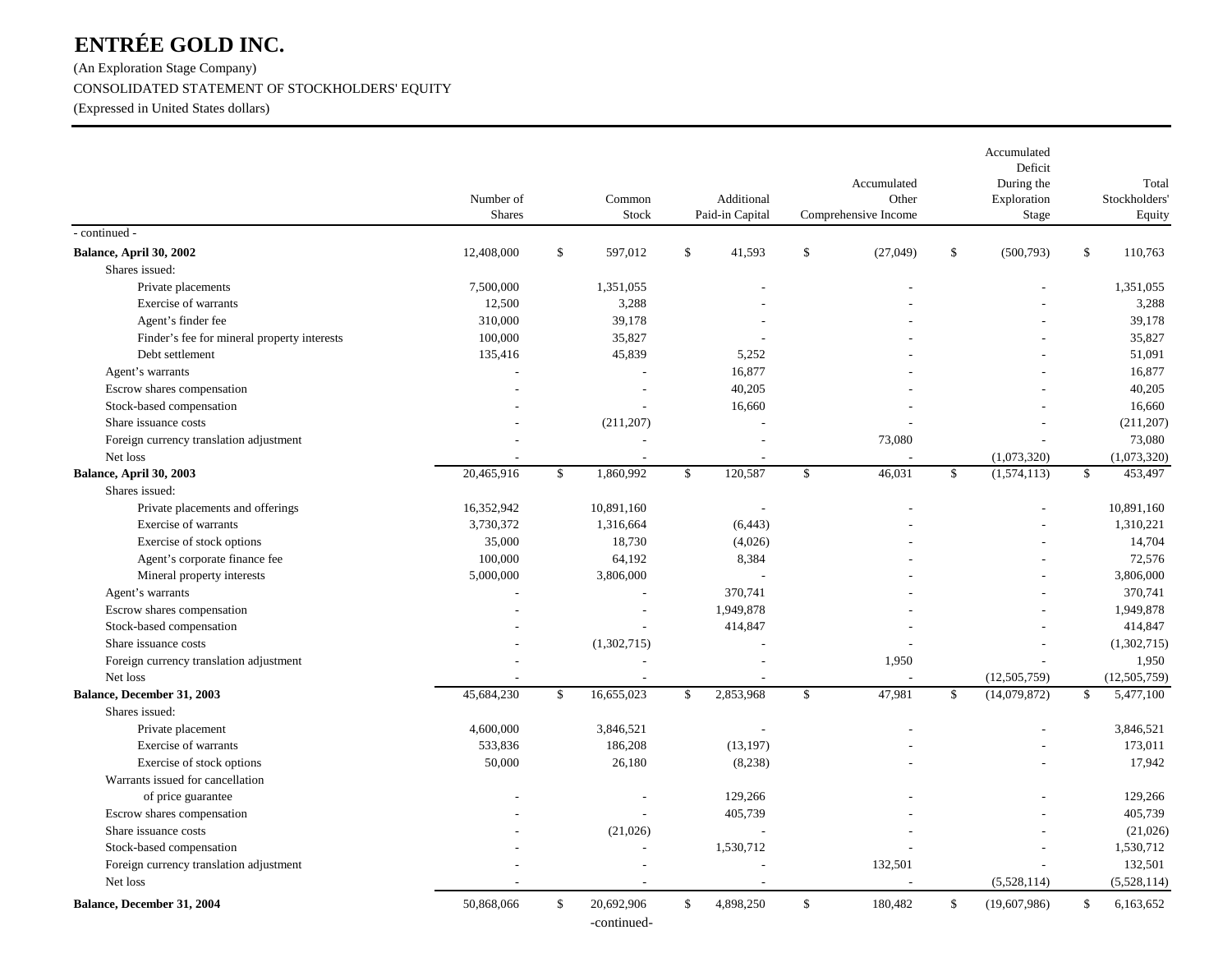(An Exploration Stage Company) CONSOLIDATED STATEMENT OF STOCKHOLDERS' EQUITY

(Expressed in United States dollars)

|                                         | Number of<br>Shares | Common<br>Stock                  |              | Additional<br>Paid-in Capital |              | Accumulated<br>Other<br>Comprehensive Income |              | Accumulated<br>Deficit<br>During the<br>Exploration<br>Stage |               | Total<br>Stockholders'<br>Equity |
|-----------------------------------------|---------------------|----------------------------------|--------------|-------------------------------|--------------|----------------------------------------------|--------------|--------------------------------------------------------------|---------------|----------------------------------|
| - continued -                           |                     |                                  |              |                               |              |                                              |              |                                                              |               |                                  |
| Balance, December 31, 2004              | 50,868,066          | \$<br>20,692,906                 | \$           | 4,898,250                     | $\mathbb{S}$ | 180,482                                      | \$           | (19,607,986)                                                 | \$            | 6,163,652                        |
| Shares issued:                          |                     |                                  |              |                               |              |                                              |              |                                                              |               |                                  |
| Private placement                       | 7,542,410           | 13,538,097                       |              |                               |              |                                              |              |                                                              |               | 13,538,097                       |
| Exercise of warrants                    | 10,456,450          | 10,475,291                       |              |                               |              |                                              |              |                                                              |               | 10,475,291                       |
| Exercise of stock options               | 772,000             | 1,238,581                        |              | (532,908)                     |              |                                              |              |                                                              |               | 705,673                          |
| Escrow shares compensation              |                     |                                  |              | (435,583)                     |              |                                              |              |                                                              |               | (435,583)                        |
| Share issuance costs                    |                     | (521,798)                        |              |                               |              |                                              |              |                                                              |               | (521,798)                        |
| Stock-based compensation                |                     |                                  |              | 5,074,100                     |              |                                              |              |                                                              |               | 5,074,100                        |
| Foreign currency translation adjustment |                     |                                  |              |                               |              | 1,099,954                                    |              |                                                              |               | 1,099,954                        |
| Net loss                                |                     |                                  |              |                               |              |                                              |              | (13,691,767)                                                 |               | (13,691,767)                     |
| Balance, December 31, 2005              | 69,638,926          | \$<br>45,423,077                 | \$           | 9,003,859                     | \$           | 1,280,436                                    | $\mathbb{S}$ | (33,299,753)                                                 | $\mathbb{S}$  | 22,407,619                       |
| Shares issued:                          |                     |                                  |              |                               |              |                                              |              |                                                              |               |                                  |
| Membership paid in stock                | 4,167               | 8,870                            |              |                               |              |                                              |              |                                                              |               | 8,870                            |
| Exercise of stock options               | 1,215,000           | 1,862,345                        |              | (753, 628)                    |              |                                              |              |                                                              |               | 1,108,717                        |
| Stock-based compensation                |                     |                                  |              | 1,031,683                     |              |                                              |              |                                                              |               | 1,031,683                        |
| Foreign currency translation adjustment |                     |                                  |              |                               |              | 252,317                                      |              |                                                              |               | 252,317                          |
| Net loss                                |                     |                                  |              |                               |              |                                              |              | (9,655,341)                                                  |               | (9,655,341)                      |
| Balance, December 31, 2006              | 70,858,093          | \$<br>47,294,292                 | $\mathbb{S}$ | 9,281,914                     | $\mathbb{S}$ | 1,532,753                                    | $\mathbb{S}$ | (42, 955, 094)                                               | $\mathbb{S}$  | 15,153,865                       |
| Shares issued:                          |                     |                                  |              |                               |              |                                              |              |                                                              |               |                                  |
| Offering                                | 14,428,640          | 43,826,994                       |              |                               |              |                                              |              |                                                              |               | 43,826,994                       |
| Mineral property interests              | 15,000              | 33,976                           |              |                               |              |                                              |              |                                                              |               | 33,976                           |
| Exercise of warrants                    | 7,542,408           | 20,392,043                       |              |                               |              |                                              |              |                                                              |               | 20,392,043                       |
| Exercise of stock options               | 728,700             | 926,364                          |              | (322, 880)                    |              |                                              |              |                                                              |               | 603,484                          |
| Share issuance costs                    | ÷.                  | (1,981,360)                      |              |                               |              |                                              |              |                                                              |               | (1,981,360)                      |
| Stock-based compensation                |                     |                                  |              | 1,732,839                     |              |                                              |              |                                                              |               | 1,732,839                        |
| Foreign currency translation adjustment |                     |                                  |              |                               |              |                                              |              |                                                              |               |                                  |
| Net loss                                |                     |                                  |              |                               |              | 3,539,535                                    |              |                                                              |               | 3,539,535                        |
|                                         |                     | $\overline{\phantom{a}}$         |              |                               |              | $\blacksquare$                               |              | (11, 833, 416)                                               |               | (11, 833, 416)                   |
| Balance, December 31, 2007              | 93,572,841          | \$<br>110,492,309<br>-continued- | \$           | 10,691,873                    | $\mathbb{S}$ | 5,072,288                                    | \$           | (54, 788, 510)                                               | $\mathcal{S}$ | 71,467,960                       |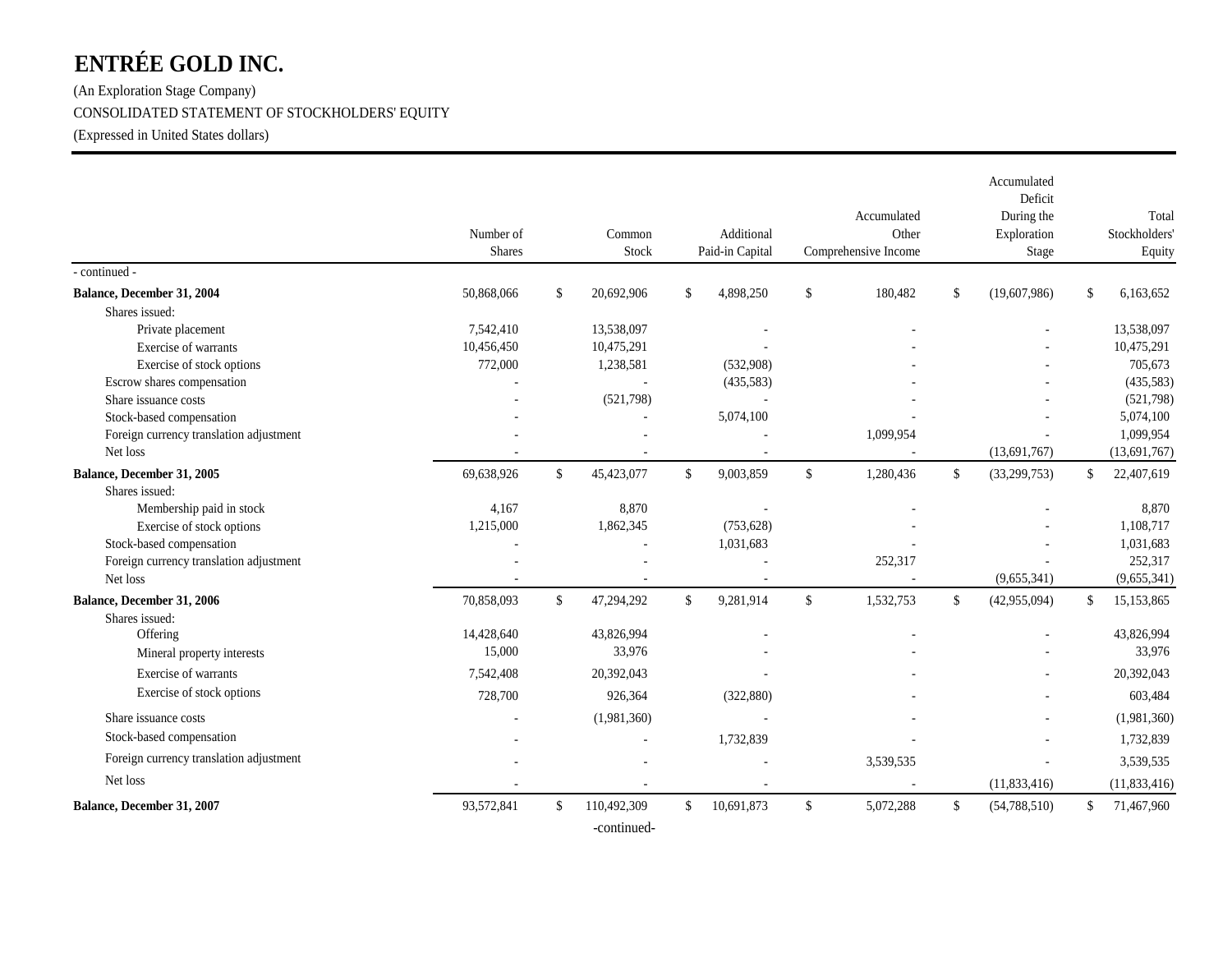(An Exploration Stage Company) CONSOLIDATED STATEMENT OF STOCKHOLDERS' EQUITY (Expressed in United States Dollars)

|                                                  | Number of<br><b>Shares</b> | Common<br>Stock   |              | Additional<br>Paid-in Capital |              | Accumulated<br>Other<br>Comprehensive Income | Accumulated<br>Deficit<br>During the<br>Exploration<br>Stage | Total<br>Stockholders'<br>Equity |
|--------------------------------------------------|----------------------------|-------------------|--------------|-------------------------------|--------------|----------------------------------------------|--------------------------------------------------------------|----------------------------------|
| - continued -                                    |                            |                   |              |                               |              |                                              |                                                              |                                  |
| Balance, December 31, 2007                       | 93,572,841                 | \$<br>110,492,309 | \$           | 10,691,873                    | \$           | 5,072,288                                    | \$<br>(54, 788, 510)                                         | \$<br>71,467,960                 |
| Shares issued:                                   |                            |                   |              |                               |              |                                              |                                                              |                                  |
| Exercise of stock options                        | 958,057                    | 1,447,926         |              | (591, 456)                    |              |                                              |                                                              | 856,470                          |
| Mineral property interests                       | 30,000                     | 60,941            |              |                               |              |                                              |                                                              | 60,941                           |
| Share issuance costs                             |                            | (7,186)           |              |                               |              |                                              |                                                              | (7,186)                          |
| Stock-based compensation                         |                            |                   |              | 3,672,358                     |              |                                              |                                                              | 3,672,358                        |
| Foreign currency translation adjustment          |                            |                   |              |                               |              | (12, 483, 218)                               |                                                              | (12, 483, 218)                   |
| Net loss                                         |                            |                   |              |                               |              |                                              | (16,730,278)                                                 | (16, 730, 278)                   |
| Balance, December 31, 2008                       | 94,560,898                 | \$<br>111,993,990 | $\mathbb{S}$ | 13,772,775                    | \$           | (7,410,930)                                  | \$<br>(71, 518, 788)                                         | \$<br>46,837,047                 |
| Shares issued:                                   |                            |                   |              |                               |              |                                              |                                                              |                                  |
| Exercise of stock options                        | 2,355,948                  | 4,330,539         |              | (2,050,489)                   |              |                                              |                                                              | 2,280,050                        |
| Mineral property interests                       | 142,500                    | 275,122           |              |                               |              |                                              |                                                              | 275,122                          |
| Stock-based compensation                         |                            |                   |              | 4,183,677                     |              |                                              |                                                              | 4,183,677                        |
| Foreign currency translation adjustment          |                            |                   |              |                               |              | 6,930,002                                    |                                                              | 6,930,002                        |
| Unrealized gain on available for sale securities |                            |                   |              |                               |              | 563,481                                      |                                                              | 563,481                          |
| Net loss                                         |                            |                   |              |                               |              |                                              | (17, 102, 254)                                               | (17, 102, 254)                   |
| Balance, December 31, 2009                       | 97,059,346                 | \$<br>116,599,651 | $\mathbb{S}$ | 15,905,963                    | $\mathbb{S}$ | 82,553                                       | \$<br>(88, 621, 042)                                         | \$<br>43,967,125                 |
| Shares issued:                                   |                            |                   |              |                               |              |                                              |                                                              |                                  |
| Exercise of stock options                        | 2,122,278                  | 4,632,135         |              | (1,932,407)                   |              |                                              |                                                              | 2,699,728                        |
| Mineral property interests                       | 152,500                    | 382,284           |              |                               |              |                                              |                                                              | 382,284                          |
| Acquistion of PacMag                             | 15,020,801                 | 28,325,101        |              |                               |              |                                              |                                                              | 28,325,101                       |
| Share issuance costs                             |                            | (147, 228)        |              |                               |              |                                              |                                                              | (147, 228)                       |
| Stock-based compensation                         |                            |                   |              | 2,897,845                     |              |                                              |                                                              | 2,897,845                        |
| Foreign currency translation adjustment          |                            |                   |              |                               |              | 3,483,645                                    |                                                              | 3,483,645                        |
| Unrealized gain on available for sale securities |                            |                   |              |                               |              | 2,184,516                                    |                                                              | 2,184,516                        |
| Net loss                                         |                            |                   |              |                               |              |                                              | (20,069,408)                                                 | (20,069,408)                     |
| Balance, December 31, 2010                       | 114,354,925                | \$<br>149,791,943 | \$           | 16,871,401                    | \$           | 5,750,714                                    | \$<br>(108, 690, 450)                                        | \$<br>63,723,608                 |
|                                                  |                            |                   |              |                               |              |                                              |                                                              |                                  |

-continued-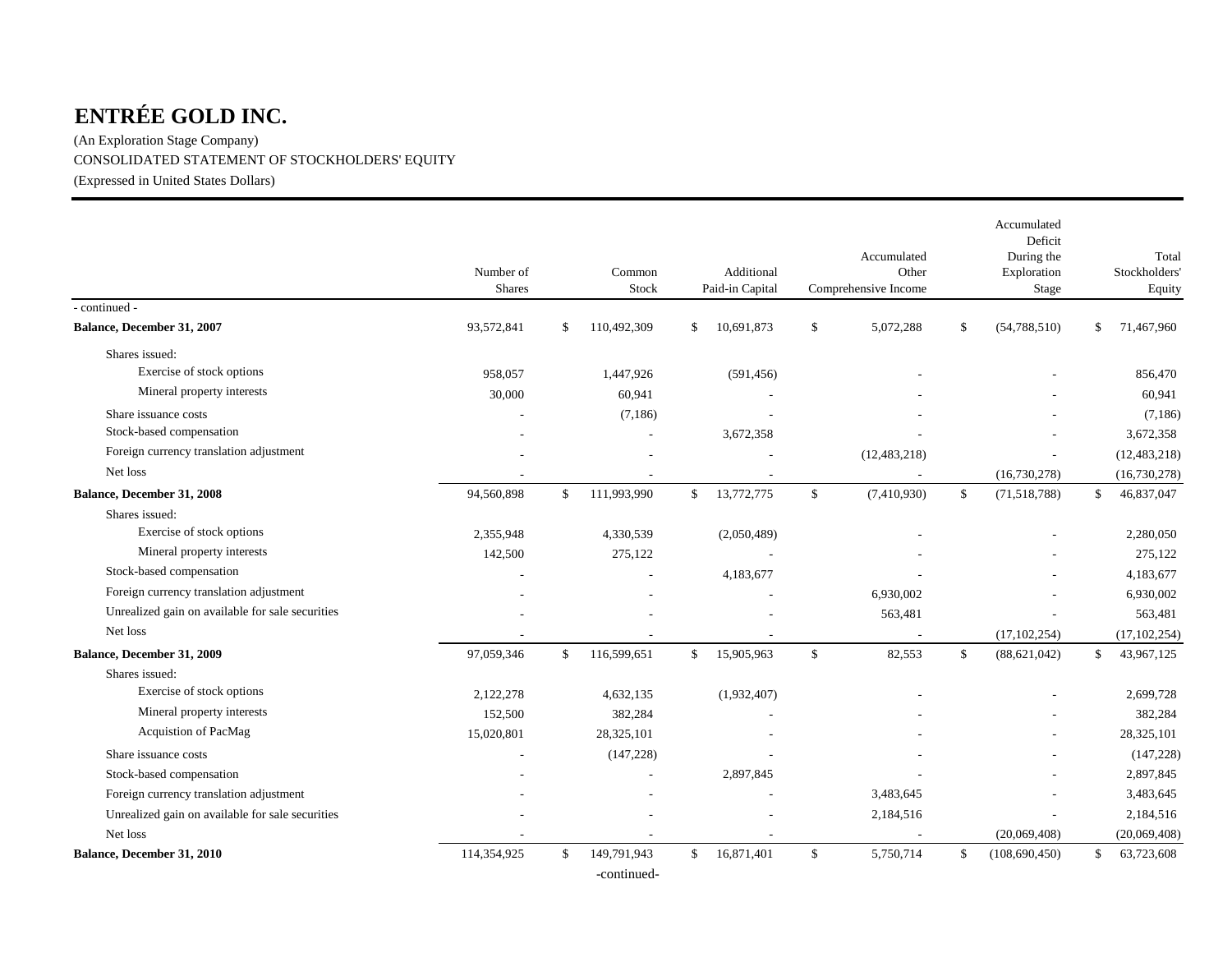(An Exploration Stage Company) CONSOLIDATED STATEMENT OF STOCKHOLDERS' EQUITY (Expressed in United States Dollars)

|                                                  | Number of<br>Shares |               | Common<br>Stock |              | Additional<br>Paid-in Capital |               | Accumulated<br>Other Comprehensive<br>Income | Accumulated<br>Deficit<br>During the<br>Exploration<br>Stage |              | Total<br>Stockholders'<br>Equity |
|--------------------------------------------------|---------------------|---------------|-----------------|--------------|-------------------------------|---------------|----------------------------------------------|--------------------------------------------------------------|--------------|----------------------------------|
| - continued -                                    |                     |               |                 |              |                               |               |                                              |                                                              |              |                                  |
| Balance, December 31, 2010                       | 114,354,925         | \$            | 149,791,943     | \$           | 16,871,401                    | $\mathbb{S}$  | 5,750,714                                    | \$<br>(108, 690, 450)                                        | \$.          | 63,723,608                       |
| Shares issued:                                   |                     |               |                 |              |                               |               |                                              |                                                              |              |                                  |
| Marketed offering                                | 11,482,216          |               | 14,075,483      |              |                               |               |                                              |                                                              |              | 14,075,483                       |
| Exercise of stock options                        | 427,147             |               | 1,050,721       |              | (442, 255)                    |               |                                              |                                                              |              | 608,466                          |
| Mineral property interests                       | 752,500             |               | 1,721,110       |              |                               |               |                                              |                                                              |              | 1,721,110                        |
| Stock-based compensation                         |                     |               |                 |              | 991,161                       |               |                                              |                                                              |              | 991,161                          |
| Share issuance costs                             |                     |               | (1,065,065)     |              |                               |               |                                              |                                                              |              | (1,065,065)                      |
| Foreign currency translation adjustment          |                     |               |                 |              |                               |               | (1,101,366)                                  |                                                              |              | (1,101,366)                      |
| Unrealized gain on available for sale securities |                     |               |                 |              |                               |               | (2,747,997)                                  |                                                              |              | (2,747,997)                      |
| Net loss                                         |                     |               |                 |              |                               |               |                                              | (17, 140, 208)                                               |              | (17, 140, 208)                   |
| Balance, December 31, 2011                       | 127,016,788         | $\mathcal{S}$ | 165,574,192     | \$           | 17,420,307                    | $\mathsf{\$}$ | 1,901,351                                    | \$<br>(125,830,658)                                          | $\mathbb{S}$ | 59,065,192                       |
| Shares issued:                                   |                     |               |                 |              |                               |               |                                              |                                                              |              |                                  |
| Exercise of over allotment                       | 1,320,455           |               | 1,628,583       |              |                               |               |                                              |                                                              |              | 1,628,583                        |
| Exercise of stock options                        |                     |               | (44, 679)       |              | 44,679                        |               |                                              |                                                              |              |                                  |
| Mineral property interests                       | 540,000             |               | 378,776         |              |                               |               |                                              |                                                              |              | 378,776                          |
| Stock-based compensation                         |                     |               |                 |              | 1,207,878                     |               |                                              |                                                              |              | 1,207,878                        |
| Share issuance costs                             |                     |               | (108, 058)      |              |                               |               |                                              |                                                              |              | (108, 058)                       |
| Foreign currency translation adjustment          |                     |               |                 |              |                               |               | 1,351,668                                    |                                                              |              | 1,351,668                        |
| Net loss                                         |                     |               |                 |              |                               |               |                                              | (15, 196, 129)                                               |              | (15, 196, 129)                   |
| Balance, December 31, 2012                       | 128,877,243         | \$            | 167,428,814     | $\mathbb{S}$ | 18,672,864                    | $\mathbb{S}$  | 3,253,019                                    | \$<br>(141, 026, 787)                                        | $\mathbb{S}$ | 48,327,910                       |
| Shares issued:                                   |                     |               |                 |              |                               |               |                                              |                                                              |              |                                  |
| Private placement                                | 17,857,142          |               | 9,722,897       |              |                               |               |                                              |                                                              |              | 9,722,897                        |
| Stock-based compensation                         |                     |               |                 |              | 1,422,297                     |               |                                              |                                                              |              | 1,422,297                        |
| Share issuance costs                             |                     |               | (86, 636)       |              |                               |               |                                              |                                                              |              | (86, 636)                        |
| Foreign currency translation adjustment          |                     |               |                 |              |                               |               | (2,787,404)                                  |                                                              |              | (2,787,404)                      |
| Net loss                                         |                     |               |                 |              |                               |               |                                              | (11, 422, 025)                                               |              | (11, 422, 025)                   |
| Balance, December 31, 2013                       | 146,734,385         | $\mathbb{S}$  | 177,065,075     | \$           | 20,095,161                    | \$            | 465,615                                      | \$<br>(152, 448, 812)                                        | $\mathbb{S}$ | 45,177,039                       |

The accompanying notes are an integral part of these consolidated financial statements.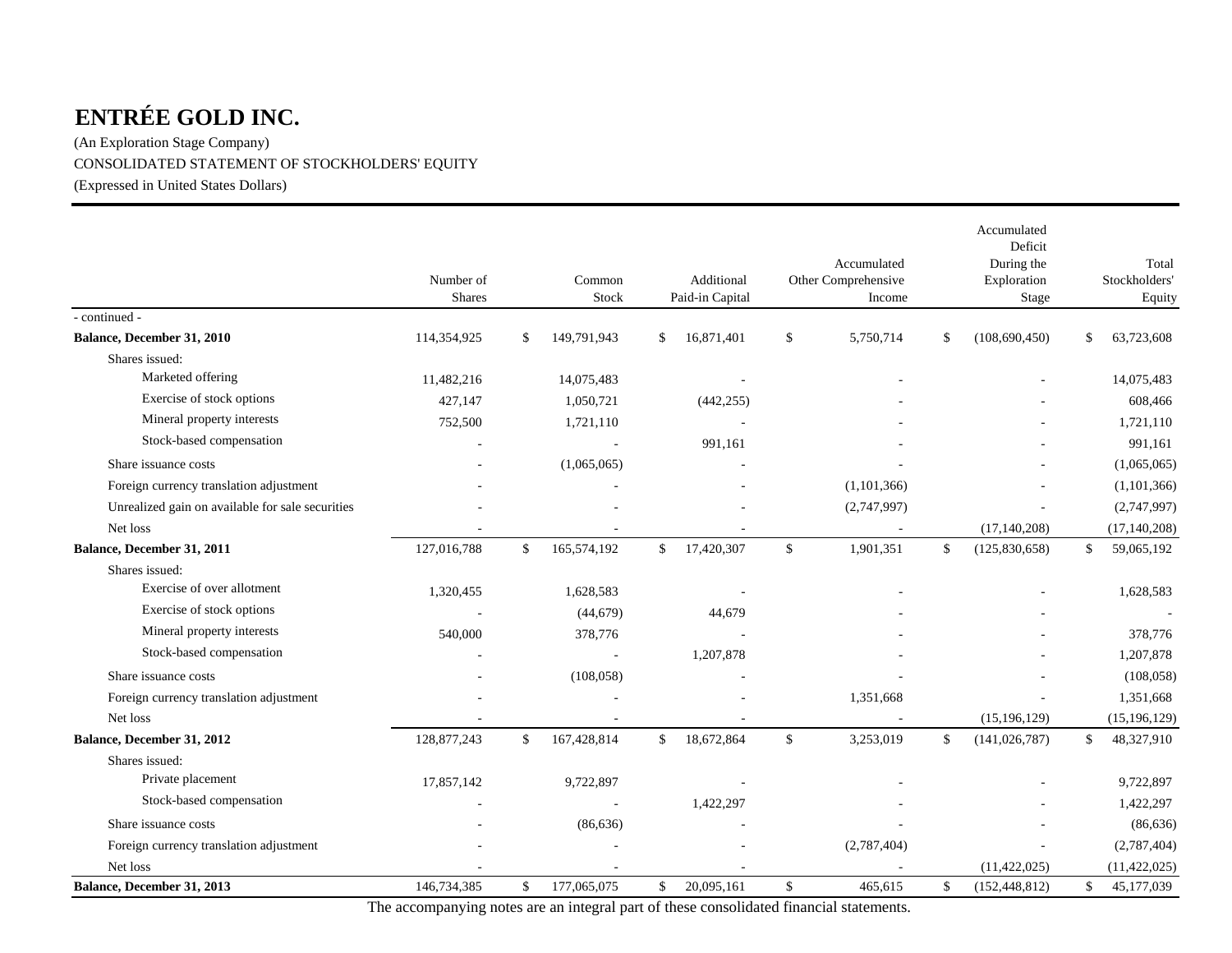(An Exploration Stage Company) CONSOLIDATED STATEMENTS OF CASH FLOWS (Expressed in United States dollars)

|                                                     | Year Ended                     | Year Ended                               | Year Ended                               | Inception<br>(July 19, 1995) to |
|-----------------------------------------------------|--------------------------------|------------------------------------------|------------------------------------------|---------------------------------|
|                                                     | December 31,                   | December 31,                             | December 31.                             | December 31,                    |
|                                                     | 2013                           | 2012                                     | 2011                                     | 2013                            |
|                                                     |                                |                                          |                                          |                                 |
| <b>CASH FLOWS FROM OPERATING ACTIVITIES</b>         |                                |                                          |                                          |                                 |
| Net loss                                            | \$(11,422,025)                 | \$(15,196,129)                           | \$(17,140,208)                           | \$(152, 448, 812)               |
| Items not affecting cash:                           | 102,941                        | 150,654                                  | 196,221                                  | 1,530,008                       |
| Depreciation<br>Stock-based compensation            | 1,422,297                      | 1,207,878                                | 991,161                                  | 24,176,057                      |
| Loss from equity investee                           | 146,051                        | 1,012,156                                | 2,397,085                                | 5,076,836                       |
| Interest expense                                    | 260,453                        | 229,359                                  | 151,952                                  | 714,771                         |
| Deferred income tax expense (recovery)              | (2,381,868)                    | 329,770                                  | (4,981,884)                              | (7,579,394)                     |
| Gain on sale of mineral property interests          | (451, 892)                     | (104, 914)                               | (1,574,523)                              | (2, 131, 329)                   |
| Impairment of mineral property interests            | 437,732                        | 486,746                                  | 531,005                                  | 1,455,483                       |
| Gain on sale of investments                         |                                |                                          | (3,326,275)                              | (3,326,275)                     |
| Fair value adjustment of asset backed               |                                |                                          |                                          |                                 |
| commercial paper                                    |                                |                                          |                                          | 2,332,531                       |
| Escrow shares compensation                          |                                |                                          |                                          | 2,001,832                       |
| Mineral property interest paid in                   |                                |                                          |                                          |                                 |
| stock and warrants                                  |                                |                                          |                                          | 4,052,698                       |
| Other items not affecting cash                      | (875,087)                      | (111, 618)                               | (111, 807)                               | (941, 288)                      |
| Changes in assets and liabilities:                  |                                |                                          |                                          |                                 |
| Receivables                                         | 6,109                          | 209,098                                  | (126, 216)                               | (114, 846)                      |
| Prepaid expenses                                    | (22, 569)                      | 197,321                                  | 165,271                                  | (675, 809)                      |
| Other assets                                        |                                | 22,913                                   |                                          | 19,321                          |
| Accounts payable and accrued liabilities            | (3,592)<br>760,600             | (1,235,090)                              | 438,197                                  | 1,038,004                       |
| Deposit on metal credit delivering obligation       | 40,000,000                     |                                          |                                          | 40,000,000                      |
|                                                     |                                |                                          | (22, 390, 021)                           |                                 |
| Net cash provided by (used in) operating activities | 27,979,150                     | (12,801,856)                             |                                          | (84,820,212)                    |
| <b>CASH FLOWS FROM FINANCING ACTIVITIES</b>         |                                |                                          |                                          |                                 |
| Proceeds from issuance of capital stock             | 9,722,897                      | 1,628,583                                | 14,683,949                               | 140,726,891                     |
| Share issue costs                                   | (86, 636)                      | (108, 058)                               | (1,065,065)                              | (4,952,907)                     |
| Net cash provided by financing activities           | 9,636,261                      | 1,520,525                                | 13,618,884                               | 135,773,984                     |
| CASH FLOWS FROM INVESTING ACTIVITIES                |                                |                                          |                                          |                                 |
| Mineral property interests                          | (50,000)                       | (3,910,000)                              | (777, 517)                               | (4,954,610)                     |
| Reclamation deposits                                | 115,180                        | (207, 962)                               | (62, 127)                                | (303,970)                       |
| Short-term investments                              | $\overline{\phantom{a}}$       | 5,076,271                                | (5,076,271)                              |                                 |
| Acquisition of equipment                            | (7,623)                        | (35,893)                                 | (223, 176)                               | (2, 131, 235)                   |
| Proceeds from sale of royalty interest              | 5,000,000                      | $\overline{\phantom{a}}$                 |                                          | 5,000,000                       |
| Proceeds from sale of mineral property interests    | 451,892                        | 104,914                                  | 1,491,391                                | 2,048,197                       |
| Purchase of asset backed                            |                                |                                          |                                          |                                 |
| commercial paper                                    |                                |                                          |                                          | (4,031,122)                     |
| Acquisition of PacMag Metals Limited                |                                |                                          |                                          | (7,465,495)                     |
| Cash acquired on acquisition                        |                                |                                          | $\overline{\phantom{a}}$                 | 837,263                         |
|                                                     |                                |                                          |                                          |                                 |
| Proceeds from sale of investments                   | 5,509,449                      | $\overline{\phantom{a}}$                 | 5,734,895                                | 5,734,895                       |
| Net cash provided by (used in) investing activities |                                | 1,027,330                                | 1,087,195                                | (5,266,077)                     |
| Effect of foreign currency translation on cash and  |                                |                                          |                                          |                                 |
| cash equivalents                                    | (679, 152)                     | (2,689)                                  | 899,971                                  | 1,013,521                       |
| Change in cash and cash equivalents                 |                                |                                          |                                          |                                 |
| during the period                                   | 42,445,708                     | (10, 256, 690)                           | (6,783,971)                              | 46,701,216                      |
| Cash and cash equivalents, beginning of period      | 4,255,508                      | 14,512,198                               | 21,296,169                               |                                 |
| Cash and cash equivalents, end of period            | \$46,701,216                   | \$<br>4,255,508                          | \$14,512,198                             | \$<br>46,701,216                |
| Cash paid for interest during the period            | \$<br>$\blacksquare$           | \$<br>$\blacksquare$                     | \$<br>$\blacksquare$                     | \$                              |
| Cash paid for income taxes during the period        | \$<br>$\overline{\phantom{a}}$ | $\mathbb{S}$<br>$\overline{\phantom{a}}$ | $\mathbb{S}$<br>$\overline{\phantom{a}}$ | \$<br>(152, 190)                |

Supplemental disclosure with respect to cash flows (Note 14)

The accompanying notes are an integral part of these consolidated financial statements.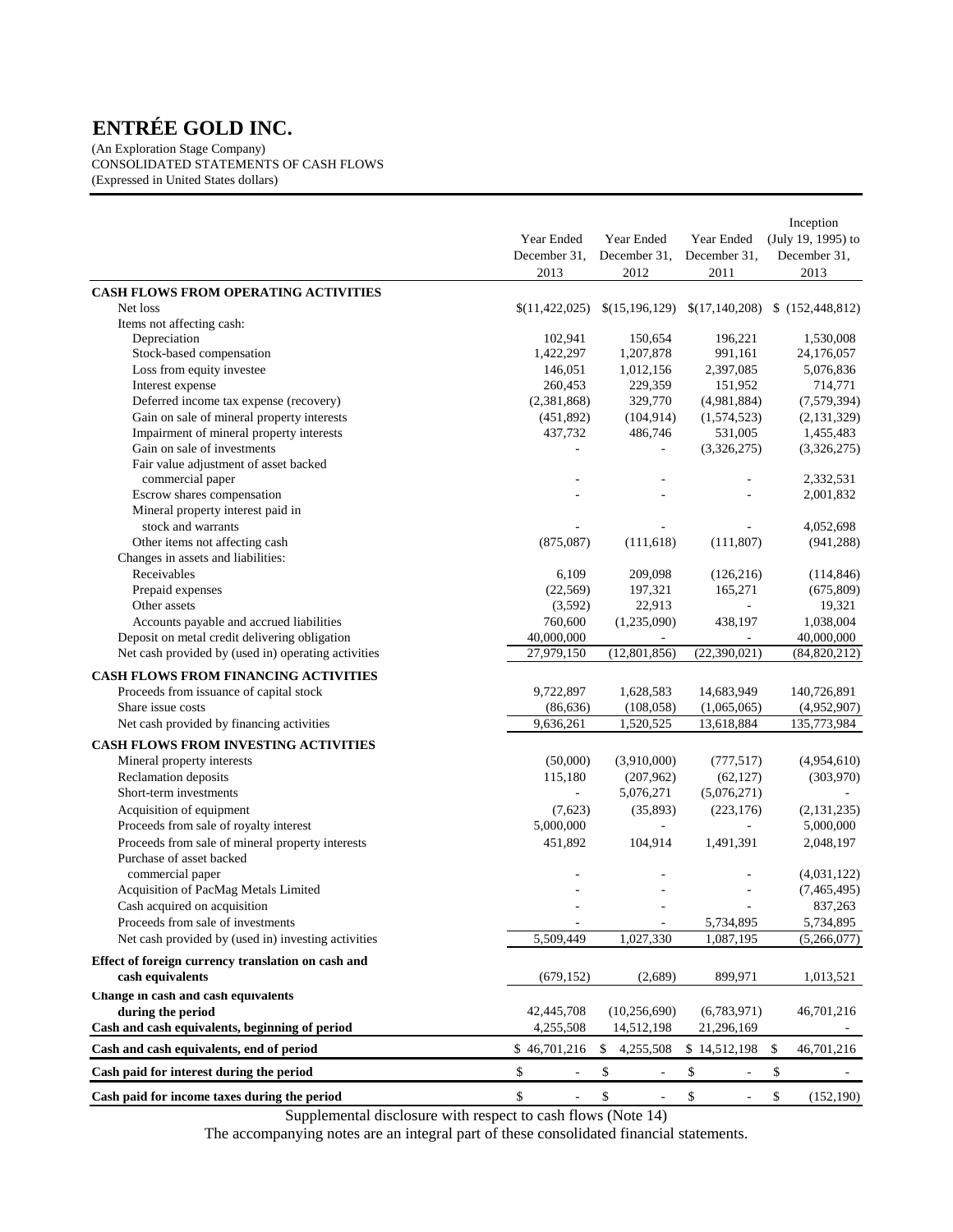#### **1. NATURE AND CONTINUANCE OF OPERATIONS**

Entrée Gold Inc. was incorporated under the laws of the Province of British Columbia on July 19, 1995 and continued under the laws of the Yukon Territory on January 22, 2003. On May 27, 2005, Entrée Gold Inc. changed its governing jurisdiction from the Yukon Territory to British Columbia by continuing into British Columbia under the *Business Corporations Act* (British Columbia). The principal business activity of Entrée Gold Inc., together with its subsidiaries (collectively referred to as the "Company"), is the exploration of mineral property interests. To date, the Company has not generated significant revenues from its operations and is considered to be in the exploration stage.

All amounts are expressed in United States dollars, except for certain amounts denoted in Canadian dollars ("C\$"), and Australian dollars ("A\$").

These consolidated financial statements have been prepared on the assumption that the Company will be able to realize its assets and discharge its liabilities in the normal course of business. The Company currently earns no operating revenues. Continued operations of the Company are dependent upon the Company's ability to secure additional equity capital or receive other financial support, and in the longer term to generate profits from business operations. Management believes that the Company has sufficient working capital to maintain its operations for the next fiscal year.

#### **2. SIGNIFICANT ACCOUNTING POLICIES**

#### **Principles of consolidation**

These consolidated financial statements have been prepared in conformity with generally accepted accounting principles ("GAAP") in the United States of America and include the accounts of the Company and all of its subsidiaries. All significant intercompany transactions and balances have been eliminated upon consolidation.

#### **Use of estimates**

The preparation of consolidated financial statements in accordance with United States generally accepted accounting principles requires management to make estimates and assumptions that affect the reported amounts of assets and liabilities and the disclosure of contingent assets and liabilities at the date of the financial statements and the reported amount of revenues and expenses during the reporting period. The Company regularly evaluates estimates and assumptions related to deferred income tax asset valuations, asset impairment, stock-based compensation, valuation of asset-backed commercial paper and loss contingencies. The Company bases its estimates and assumptions on current facts, historical experience and various other factors that it believes to be reasonable under the circumstances, the results of which form the basis for making judgements about the other sources. The actual results experienced by the Company may differ materially and adversely from the Company's estimates. To the extent there are material differences between estimates and the actual results, future results of operations will be affected.

#### **Cash and cash equivalents**

Cash and cash equivalents includes cash in banks, money market funds, and certificates of term deposits with maturities of less than three months from inception, which are readily convertible to known amounts of cash and which, in the opinion of management, are subject to an insignificant risk of loss in value. The Company had \$46,701,216 in cash at December 31, 2013.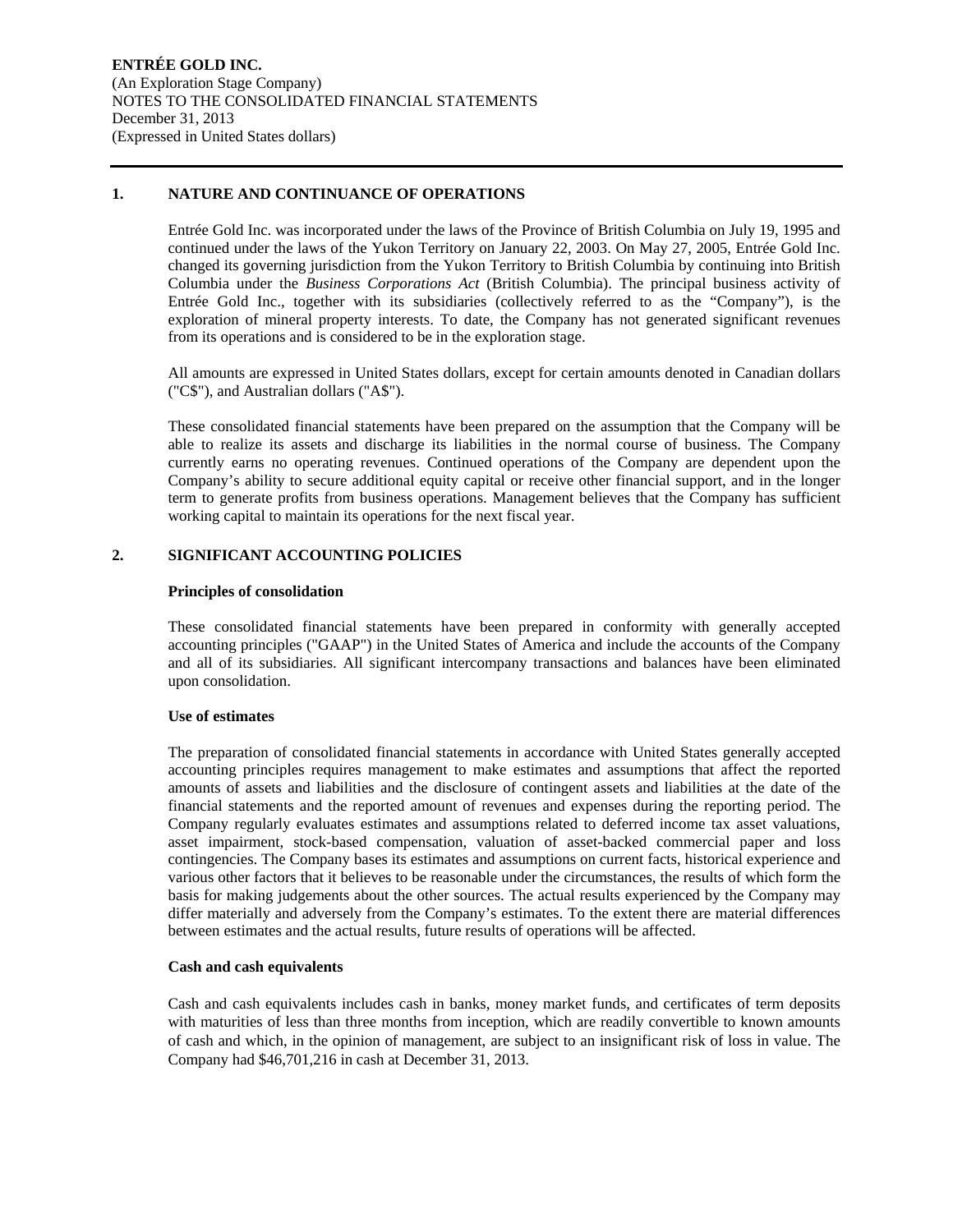#### **2. SIGNIFICANT ACCOUNTING POLICIES** (cont'd...)

#### **Long-term investments**

Long-term investments in companies in which the Company has voting interests of 20% to 50% or where the Company has the ability to exercise significant influence, are accounted for using the equity method. Under this method, the Company's share of the investees' earnings and losses is included in operations and its investments therein are adjusted by a like amount. Dividends received are credited to the long-term investment accounts.

Other long-term investments are classified as "available-for-sale" investments and unrealized gains and losses on these investments are recorded in accumulated other comprehensive income as a separate component of stockholders' equity, unless the declines in market value are judged to be other than temporary, in which case the losses are recognized in income in the period. Gains and losses from the sale of these investments are included in income in the period.

#### **Equipment**

Equipment, consisting of office, computer, field equipment and buildings, is recorded at cost less accumulated depreciation. Depreciation is recorded on a declining balance basis at rates ranging from 20% to 30% per annum.

#### **Mineral property interests**

Costs of exploration and costs of carrying and retaining unproven properties are expensed as incurred. The Company considers mineral rights to be tangible assets and accordingly, the Company capitalizes certain costs related to the acquisition of mineral rights.

#### **Asset retirement obligation**

The Company records the fair value of the liability for closure and removal costs associated with the legal obligations upon retirement or removal of any tangible long-lived assets where the initial recognition of any liability will be capitalized as part of the asset cost and depreciated over its estimated useful life. To date, the Company has not incurred any asset retirement obligations.

#### **Impairment of long-lived assets**

Long-lived assets are continually reviewed for impairment whenever events or changes in circumstances indicate that the carrying amount of an asset may not be recoverable. Recoverability of assets to be held and used is measured by a comparison of the carrying amount of an asset to future net cash flows expected to be generated by the asset. If such assets are considered to be impaired, the impairment to be recognized is measured by the amount by which the discounted carrying amount of the assets exceeds the fair value of the assets.

#### **Stock-based compensation**

The Company applies the fair value method of accounting for all stock option awards, whereby the Company recognizes a compensation expense for all stock options awarded to employees, officers and consultants based on the fair value of the options on the date of grant, which is determined using the Black Scholes option pricing model. The options are expensed over the vesting period of the options.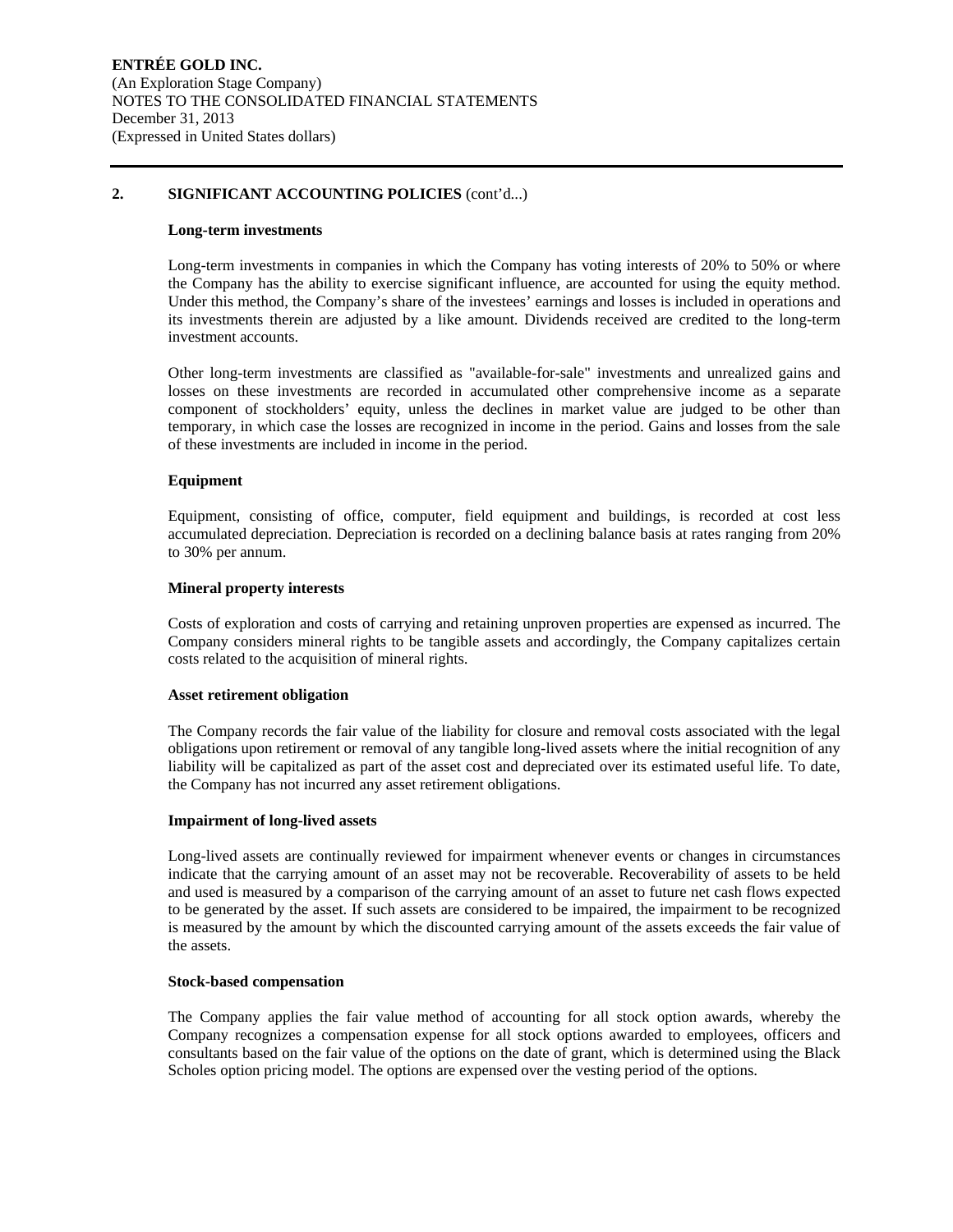#### **2. SIGNIFICANT ACCOUNTING POLICIES** (cont'd…)

#### **Financial instruments**

The Company measures the fair value of financial assets and liabilities based on GAAP guidance which defines fair value, establishes a framework for measuring fair value, and expands disclosures about fair value measurements.

Under GAAP, fair value is defined as the exchange price that would be received for an asset or paid to transfer a liability (exit price) in the principal or most advantageous market for the asset or liability in an orderly transaction between market participants on the measurement date. A fair value hierarchy is also established, which requires an entity to maximize the use of observable inputs and minimize the use of unobservable inputs when measuring fair value.

Level 1 – Quoted prices in active markets for identical assets or liabilities.

Level 2 – Quoted prices for similar assets and liabilities in active markets or inputs that are observable.

Level 3 – Inputs that are unobservable (for example cash flow modelling inputs based on assumptions).

#### **Income taxes**

The Company follows the asset and liability method of accounting for income taxes whereby deferred income taxes are recognized for the deferred income tax consequences attributable to differences between the financial statement carrying values of existing assets and liabilities and their respective income tax bases (temporary differences). Deferred income tax assets and liabilities are measured using enacted income tax rates expected to apply to taxable income in the years in which temporary differences are expected to be recovered or settled. The effect on deferred income tax assets and liabilities of a change in tax rates is included in income in the period in which the change occurs. The amount of deferred income tax assets recognized is limited to the amount that is more likely than not to be realized.

#### **Foreign currency translation**

The functional currency of the Company is the Canadian dollar. Accordingly, monetary assets and liabilities denominated in a foreign currency are translated at the exchange rate in effect at the balance sheet date while non-monetary assets and liabilities denominated in a foreign currency are translated at historical rates. Revenue and expense items denominated in a foreign currency are translated at exchange rates prevailing when such items are recognized in the statement of operations and comprehensive loss. Exchange gains or losses arising on translation of foreign currency items are included in the statement of operations and comprehensive loss.

The Company follows the current rate method of translation with respect to its presentation of these consolidated financial statements in the reporting currency, which is the United States dollar. Accordingly, assets and liabilities are translated into United States dollars at the period-end exchange rates while revenue and expenses are translated at the prevailing exchange rates during the period. Related exchange gains and losses are included in a separate component of stockholders' equity as accumulated other comprehensive income.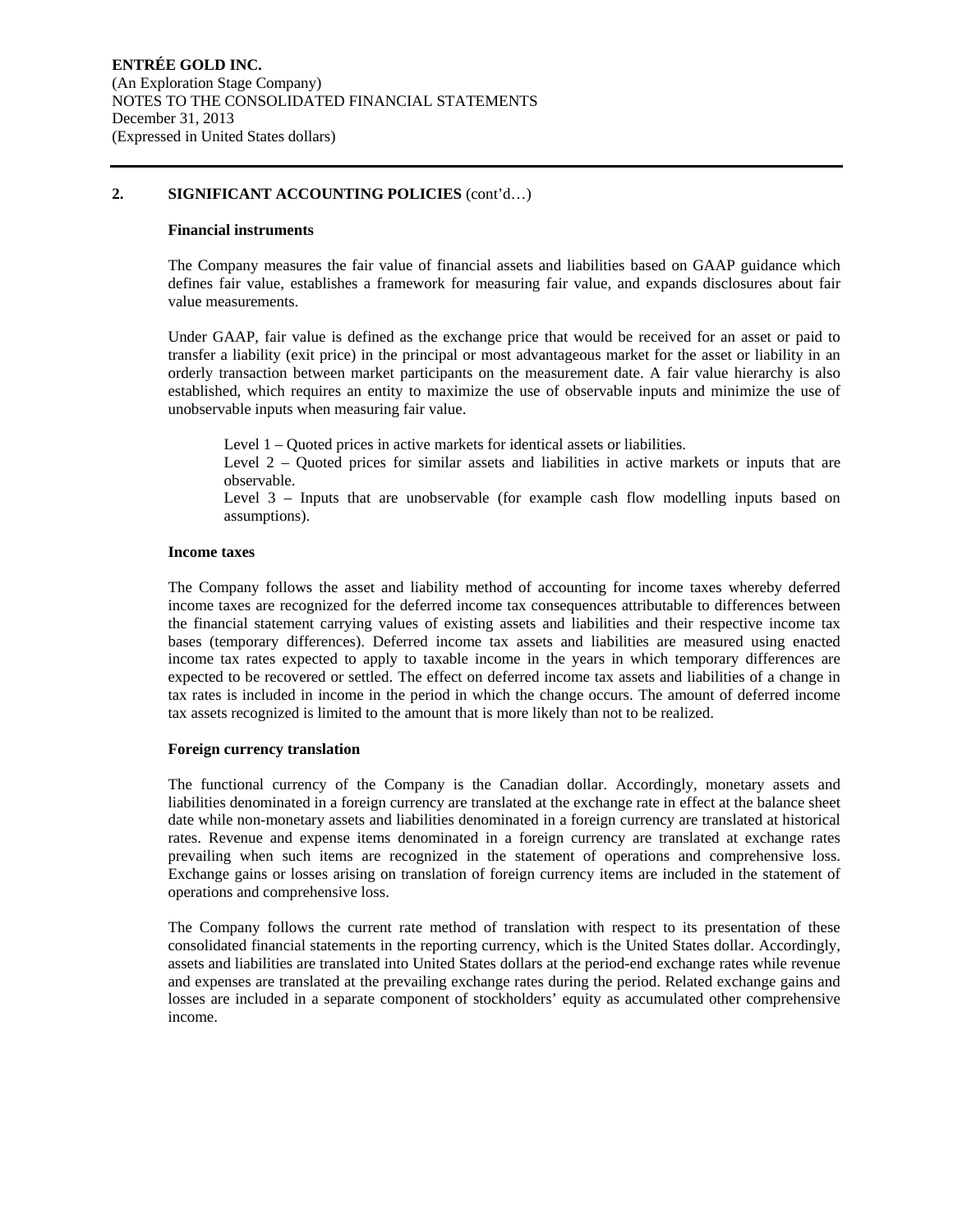#### **2. SIGNIFICANT ACCOUNTING POLICIES** (cont'd…)

#### **Net loss per share**

Basic net loss per share is computed by dividing the net loss for the period attributable to common stockholders by the weighted average number of shares of common stock outstanding during the period. Diluted net loss per share takes into consideration shares of common stock outstanding (computed under basic loss per share) and potentially dilutive shares of common stock. Diluted net loss per share is not presented separately from basic net loss per share as the conversion of outstanding stock options and warrants into common shares would be anti-dilutive. At December 31, 2013, the total number of potentially dilutive shares of common stock excluded from basic net loss per share was 14,400,500 (December 31, 2012 - 9,223,000; December 31, 2011 - 9,135,500).

#### **Comparative figures**

Certain comparative figures have been reclassified to conform with the current year's presentation.

#### **Recent accounting pronouncements**

The accounting pronouncements issued by the Financial Accounting Standards Board during the year ended December 31, 2013 were not applicable to the Company.

#### **3. CASH AND CASH EQUIVALENTS**

Cash and cash equivalents consist of cash at bank and in hand of \$46,701,216 as at December 31, 2013 (December 31, 2012 - \$4,255,508).

#### **4. LONG-TERM INVESTMENTS**

#### *Equity Method Investment*

The Company accounts for its interest in a joint venture with Oyu Tolgoi LLC ("OTLLC"), a company owned 66% by Turquoise Hill Resources Ltd. (formerly Ivanhoe Mines Ltd.) ("Turquoise Hill") and 34% by the Government of Mongolia (Note 7), as a 20% equity investment. The Company's share of the loss of the joint venture is \$146,051 for the year ended December 31, 2013 (December 31, 2012 - \$1,012,156; December 31, 2011 - \$2,397,085) plus accrued interest expense of \$260,453 for the year ended December 31, 2013 (December 31, 2012 - \$229,359; December 31, 2011 - \$151,952).

#### **5. EQUIPMENT**

|                    |              | December 31, 2013 |           |               | December 31, 2012 |           |
|--------------------|--------------|-------------------|-----------|---------------|-------------------|-----------|
|                    |              | Accumulated       | Net Book  |               | Accumulated       | Net Book  |
|                    | Cost         | Depreciation      | Value     | Cost          | Depreciation      | Value     |
|                    |              |                   |           |               |                   |           |
| Office equipment   | 92,057<br>S. | 64.123<br>S       | \$27,934  | 122.931<br>S. | \$90.900          | \$ 32,031 |
| Computer equipment | 459,426      | 349,636           | 109,790   | 523,893       | 353,944           | 169,949   |
| Field equipment    | 251,604      | 144,786           | 106,818   | 540,422       | 274,694           | 265,728   |
| <b>Buildings</b>   | 246,540      | 202,139           | 44,401    | 280,936       | 209,077           | 71,859    |
|                    | \$1,049,627  | \$760,684         | \$288,943 | \$1,468,182   | \$928,615         | \$539,567 |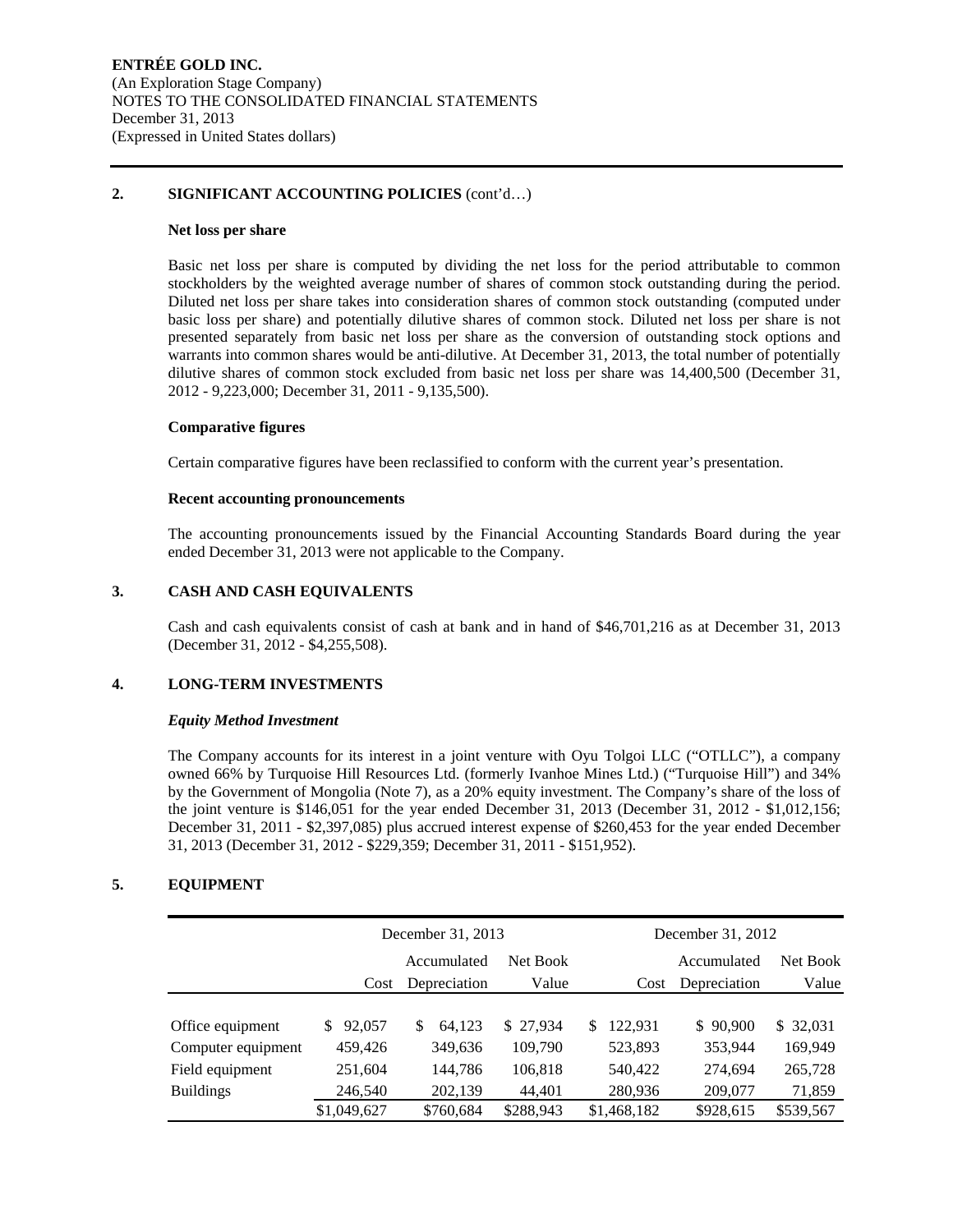#### **6. MINERAL PROPERTY INTERESTS**

Title to mineral property interests involves certain inherent risks due to the difficulties of determining the validity of certain claims as well as the potential for problems arising from the frequently ambiguous conveyancing history characteristic of many mineral property interests. The Company has investigated title to its mineral property interests and, except as otherwise disclosed below, to the best of its knowledge, title to the mineral property interests is in good standing.

#### *Material Properties*

The Company's two principal assets are its interest in the Lookout Hill property in Mongolia, and the Ann Mason project (the "Ann Mason Project") in Nevada.

#### **Lookout Hill, Mongolia**

The Lookout Hill property in the South Gobi region of Mongolia is comprised of two mining licences, Shivee Tolgoi and Javhlant, granted by the Mineral Resources Authority of Mongolia ("MRAM") in October 2009. Title to the two licences is held by the Company.

In October 2004, the Company entered into an arm's-length Equity Participation and Earn-In Agreement (the "Earn-In Agreement") with Turquoise Hill. Under the Earn-In Agreement, Turquoise Hill agreed to purchase equity securities of the Company, and was granted the right to earn an interest in what is now the eastern portion of the Shivee Tolgoi mining licence and all of the Javhlant mining licence (together the "Joint Venture Property"). Most of Turquoise Hill's rights and obligations under the Earn-In Agreement were subsequently assigned by Turquoise Hill to what was then its wholly-owned subsidiary, OTLLC. The Government of Mongolia subsequently acquired a 34% interest in OTLLC from Turquoise Hill.

On June 30, 2008, OTLLC gave notice that it had completed its earn-in obligations by expending a total of \$35 million on exploration of the Joint Venture Property. OTLLC earned an 80% interest in all minerals extracted below a sub-surface depth of 560 metres from the Joint Venture Property and a 70% interest in all minerals extracted from surface to a depth of 560 metres from the Joint Venture Property. In accordance with the Earn-In Agreement, the Company and OTLLC formed a joint venture (the "Entrée-OTLLC Joint Venture") on terms annexed to the Earn-In Agreement.

The portion of the Shivee Tolgoi mining licence outside of the Joint Venture Property ("Shivee West") is 100% owned by the Company, but is subject to a right of first refusal by OTLLC.

The conversion of the original Shivee Tolgoi and Javhlant exploration licences into mining licences was a condition precedent to the Investment Agreement (the "Investment Agreement") between Turquoise Hill, OTLLC, the Government of Mongolia and Rio Tinto International Holdings Limited. The licences are part of the contract area covered by the Investment Agreement, although the Company is not a party to the Investment Agreement. The Shivee Tolgoi and Javhlant mining licences were each issued for a 30 year term and have rights of renewal for two further 20 year terms.

On February 27, 2013, notice (the "Notice") was delivered to the Company that the Ministry of Mining had cancelled the July 2009 Order (the "2009 Order") registering the reserves on the Joint Venture Property. The Notice stated that the 2009 Order breached sections of the Minerals Law of Mongolia and Charter of the Minerals Resource Counsel that give the head of MRAM the authority to register reserves, rather than the Minister of Mineral Resources and Energy. The Notice further advised that the Company is temporarily restricted from transferring, selling or leasing the Shivee Tolgoi and Javhlant mining licences. On September 4, 2013, the Minister of Mining issued Order No. 179, advising the Minerals Professional Council to re-submit its previous conclusions regarding the reserves to MRAM for review and registration.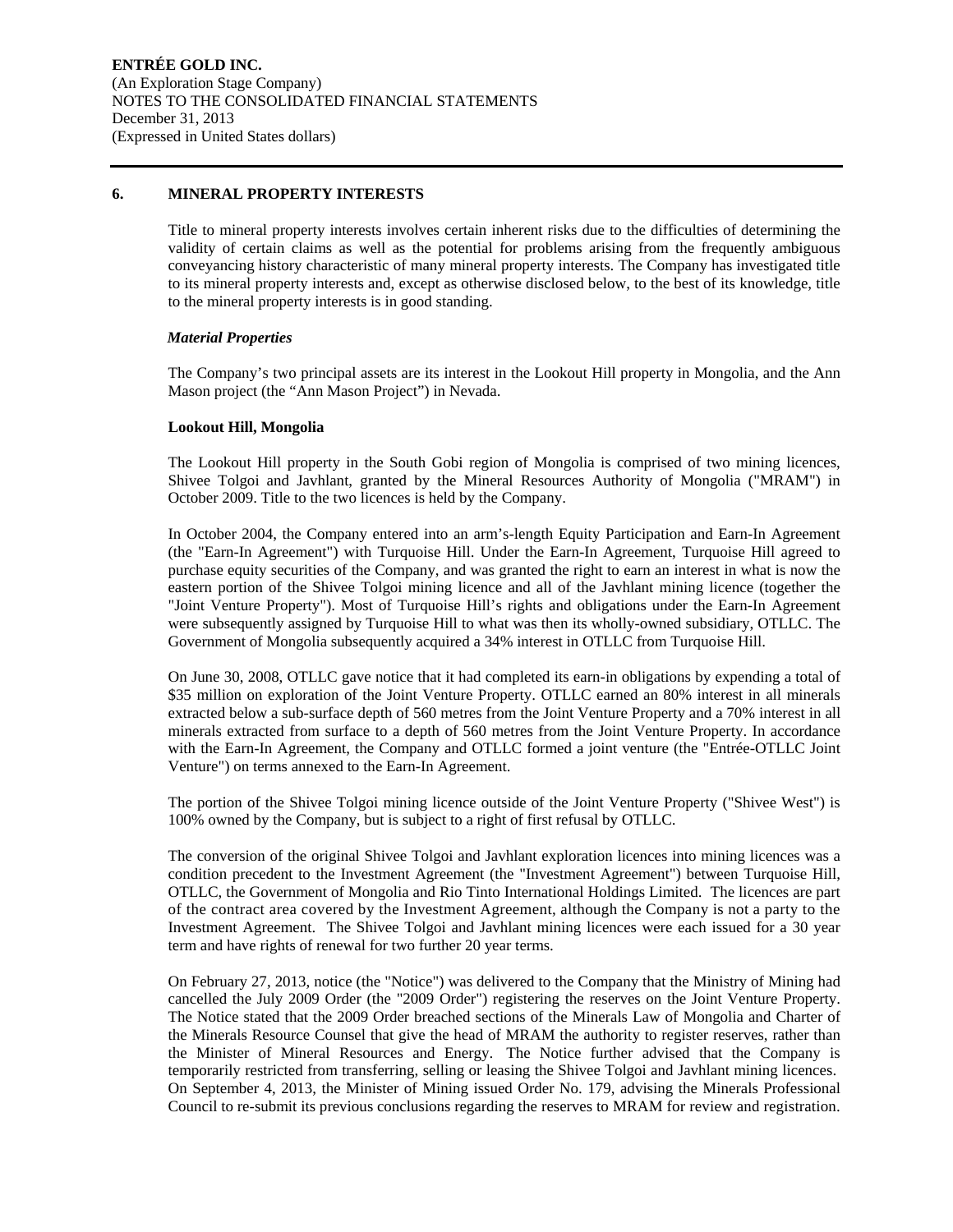#### **6. MINERAL PROPERTY INTERESTS** (cont'd...)

#### *Material Properties* (cont'd...)

#### **Lookout Hill, Mongolia** (cont'd...)

On September 6, 2013, the head of MRAM ordered that the reserves on the Joint Venture Property be registered. The Company was also subsequently advised that the temporary transfer restriction on the joint venture mining licences will be lifted.

As of December 31, 2013, the Entrée-OTLLC Joint Venture had expended approximately \$26.3 million to advance the Joint Venture Property. Under the terms of the Entrée-OTLLC Joint Venture, OTLLC contributed on behalf of the Company its required participation amount charging interest at prime plus 2% (Note 7).

#### **Ann Mason, Nevada, United States**

The Ann Mason Project is defined by a series of both unpatented lode claims on public land administered by the Bureau of Land Management, and title to patented lode claims. The project area includes the Ann Mason and the Blue Hill deposits, and several early-stage copper porphyry targets including the Blackjack IP, Blackjack Oxide, Roulette and Minnesota targets.

Certain of the unpatented lode claims are leased to the Company pursuant to a mining lease and option to purchase agreement ("MLOPA") with two individuals. Under the MLOPA, the Company is granted the option to purchase the claims for \$500,000. If the Company exercises its option, the claims will be subject to a 3% net smelter returns ("NSR") royalty (which may be bought down to a 1% NSR royalty for \$2 million). The MLOPA also provides for annual advance minimum royalty payments of \$27,500 which commenced in June 2011 and will continue until the commencement of sustained commercial production. The advance payments will be credited against future royalty payments or the buy down of the royalty.

In September 2009, the Company entered into an agreement whereby the Company may acquire an 80% interest in certain unpatented lode claims formerly known as the Roulette property. In order to acquire its interest, the Company must: (a) incur expenditures of \$1,000,000, make cash payments of \$140,000 and issue 85,000 common shares of the Company within three years (completed); (b) make aggregate advance royalty payments totalling \$375,000 between the fifth and tenth anniversaries of the agreement; and (c) deliver a bankable feasibility study before the tenth anniversary of the agreement.

During the year ended December 31, 2012, the Company, through a combination of staking and purchase agreements, acquired certain patented and unpatented lode claims within or contiguous to the boundaries of its Ann Mason Project pursuant to which the Company paid \$3,721,170 and issued 40,000 common shares valued at \$52,293.

In February 2013, the Company entered into an agreement with Sandstorm Gold Ltd. ("Sandstorm") whereby the Company granted Sandstorm a 0.4% NSR royalty over certain of the unpatented lode claims, including the claims covering the Ann Mason and Blue Hill deposits, in return for an upfront payment of \$5 million (the "Sandstorm NSR Payment") which was recorded as a recovery to acquisition costs. In addition, certain of the patented lode claims are subject to a 2% NSR royalty.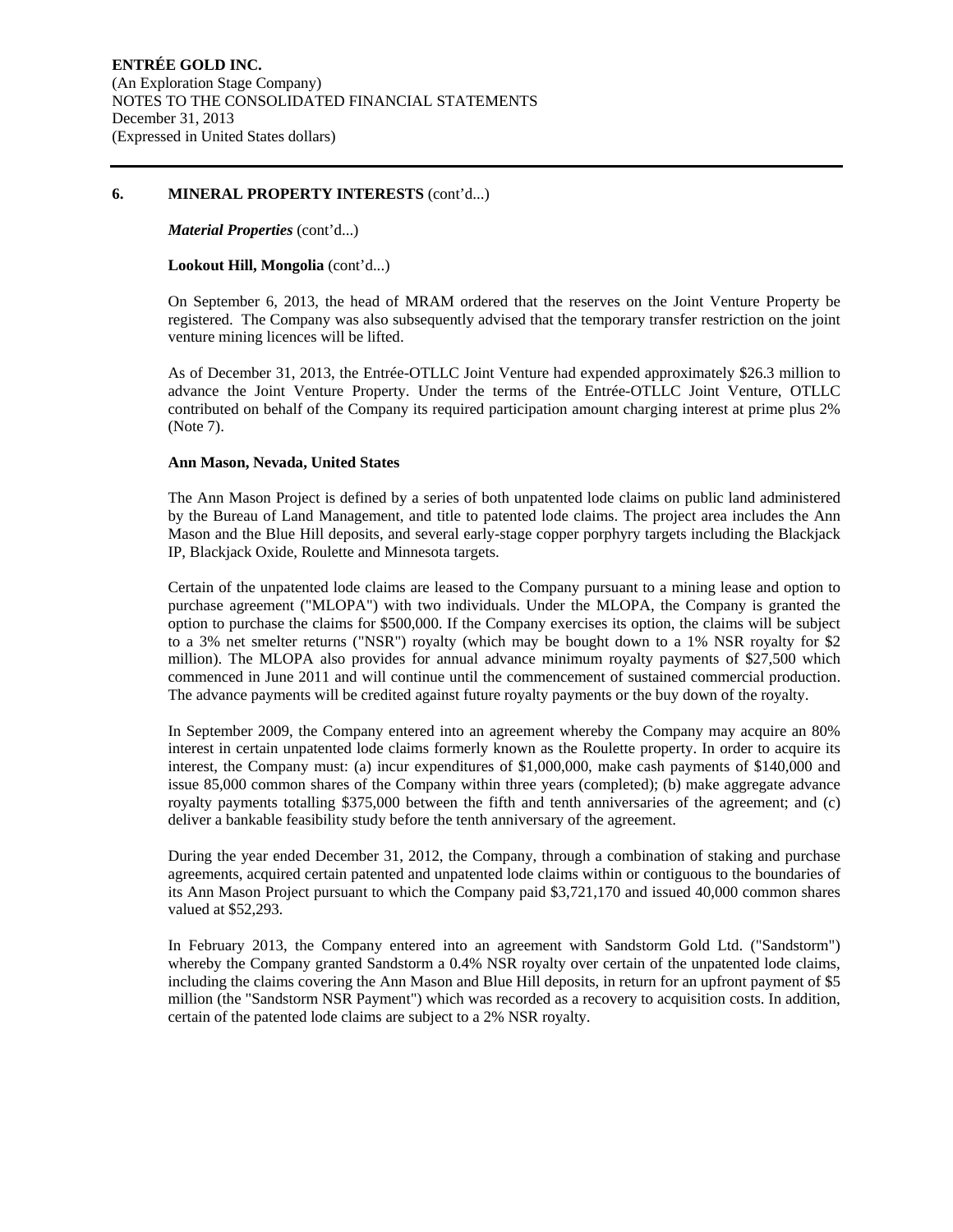#### **6. MINERAL PROPERTY INTERESTS** (cont'd...)

#### *Other Properties*

During the year ended December 31, 2013, the Company also had interests in non-material properties in Australia, United States, and Peru. Non-material properties include the following:

#### **Australia Properties**

The Company holds a 53.7% interest in the Blue Rose copper-iron-gold-molybdenum joint venture property, with Giralia Resources Pty Ltd., now a subsidiary of Atlas Iron Limited (ASX:AGO - "Atlas"), retaining the remaining 46.3% interest.

#### **Lordsburg and Oak Grove**

During the year ended December 31, 2012, the Company entered into an agreement to purchase a 100% interest in the Lordsburg and Oak Grove properties, New Mexico, subject to a 2% NSR royalty. Pursuant to the agreement, the Company paid \$100,000 and issued 500,000 common shares valued at \$326,483. During the year ended December 31, 2013, the Company abandoned the unpatented lode claims comprising the Oak Grove property and recorded an impairment of mineral property interests of \$437,732.

Capitalized mineral property acquisition costs are summarized as follows:

|                            | December 31,<br>2013 | December 31.<br>2012 |            |  |
|----------------------------|----------------------|----------------------|------------|--|
| <b>USA</b>                 |                      |                      |            |  |
| Ann Mason                  | \$<br>47,495,218     | S                    | 55,752,523 |  |
| Lordsburg                  | 494,171              |                      | 990,797    |  |
| Other                      | 282,738              |                      | 302,262    |  |
| <b>Total USA</b>           | 48,272,127           |                      | 57,045,582 |  |
| <b>AUSTRALIA</b>           |                      |                      |            |  |
| <b>Blue Rose JV</b>        | 534,438              |                      | 571,342    |  |
| <b>Total Australia</b>     | 534,438              |                      | 571,342    |  |
| <b>Total all locations</b> | \$<br>48,806,565     |                      | 57,616,924 |  |

Ann Mason capitalized mineral property acquisition costs are net of the \$5 million Sandstorm NSR Payment.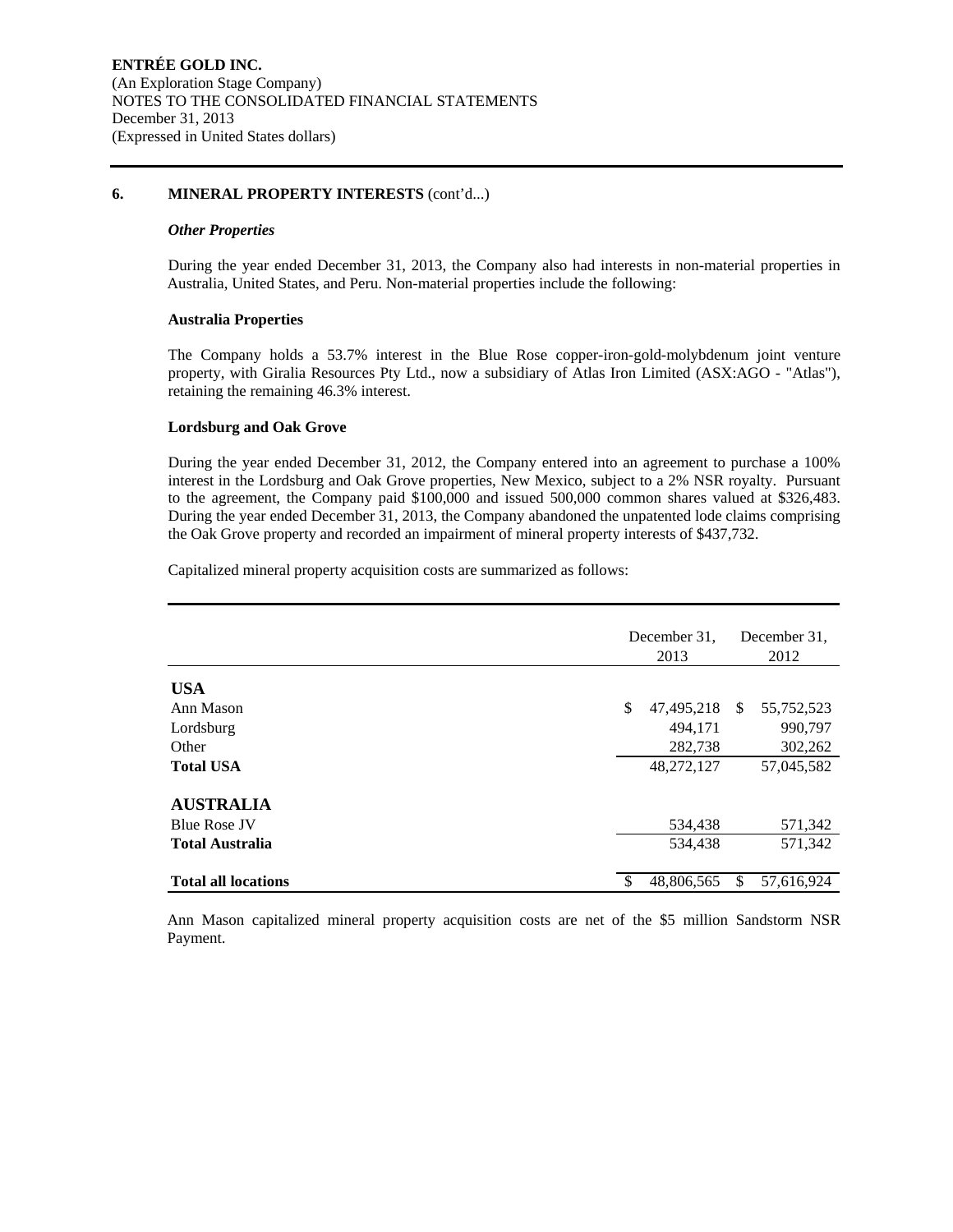#### **6. MINERAL PROPERTY INTERESTS** (cont'd...)

Expensed exploration costs are summarized as follows:

|                            | <b>Year Ended</b><br>December 31,<br>2013 | Year Ended<br>December 31,<br>2012 |                                   |          | Year Ended<br>December 31.<br>2011 |
|----------------------------|-------------------------------------------|------------------------------------|-----------------------------------|----------|------------------------------------|
| US<br>Mongolia<br>Other    | \$<br>3,940,264<br>1,355,493<br>807,235   | <b>S</b>                           | 5,857,999<br>1,964,883<br>411,472 | <b>S</b> | 14,088,428<br>3,255,588<br>335,158 |
| <b>Total all locations</b> | \$<br>6,102,992                           |                                    | 8,234,354                         |          | 17,679,174                         |

#### **7. LOANS PAYABLE**

Under the terms of the Entrée-OTLLC Joint Venture (Note 6), OTLLC will contribute funds to approved joint venture programs and budgets on the Company's behalf. Interest on each loan advance shall accrue at an annual rate equal to OTLLC's actual cost of capital or the prime rate of the Royal Bank of Canada, plus two percent (2%) per annum, whichever is less, as at the date of the advance. The loans will be repayable by the Company monthly from ninety percent (90%) of the Company's share of available cash flow from the Entrée-OTLLC Joint Venture. In the absence of available cash flow, the loans will not be repayable. The loans are not expected to be repaid within one year.

#### **8. SANDSTORM FINANCING ARRANGEMENT**

In February 2013, the Company entered into an equity participation and funding agreement with Sandstorm that provided an upfront deposit (the "Deposit") from Sandstorm of \$40 million. The Company will use future payments that it receives from its mineral property interests to purchase and deliver metal credits to Sandstorm, in amounts that are indexed to the Company's share of gold, silver and copper production from the Joint Venture Property as follows:

- 25.7% of the Company's share of gold and silver, and 2.5% of the Company's share of copper, produced from the portion of the Shivee Tolgoi mining licence included in the Joint Venture Property; and
- 33.8% of the Company's share of gold and silver, and 2.5% of the Company's share of copper, produced from the Javhlant mining licence.

In addition to the Deposit, upon delivery of the metal credits Sandstorm will make a cash payment to the Company equal to the lesser of the prevailing market price and \$220 per ounce of gold, \$5 per ounce of silver and \$0.50 per pound of copper (subject to inflation adjustments). After approximately 8.6 million ounces of gold, 40.3 million ounces of silver and 9.1 billion pounds of copper have been produced from the entire Joint Venture Property, the cash payment will increase to the lesser of the prevailing market price and \$500 per ounce of gold, \$10 per ounce of silver and \$1.10 per pound of copper (subject to inflation adjustments). To the extent that the prevailing market price is greater than the amount of the cash payment, the difference between the two will be credited against the Deposit (the net amount of the Deposit being the "Unearned Balance").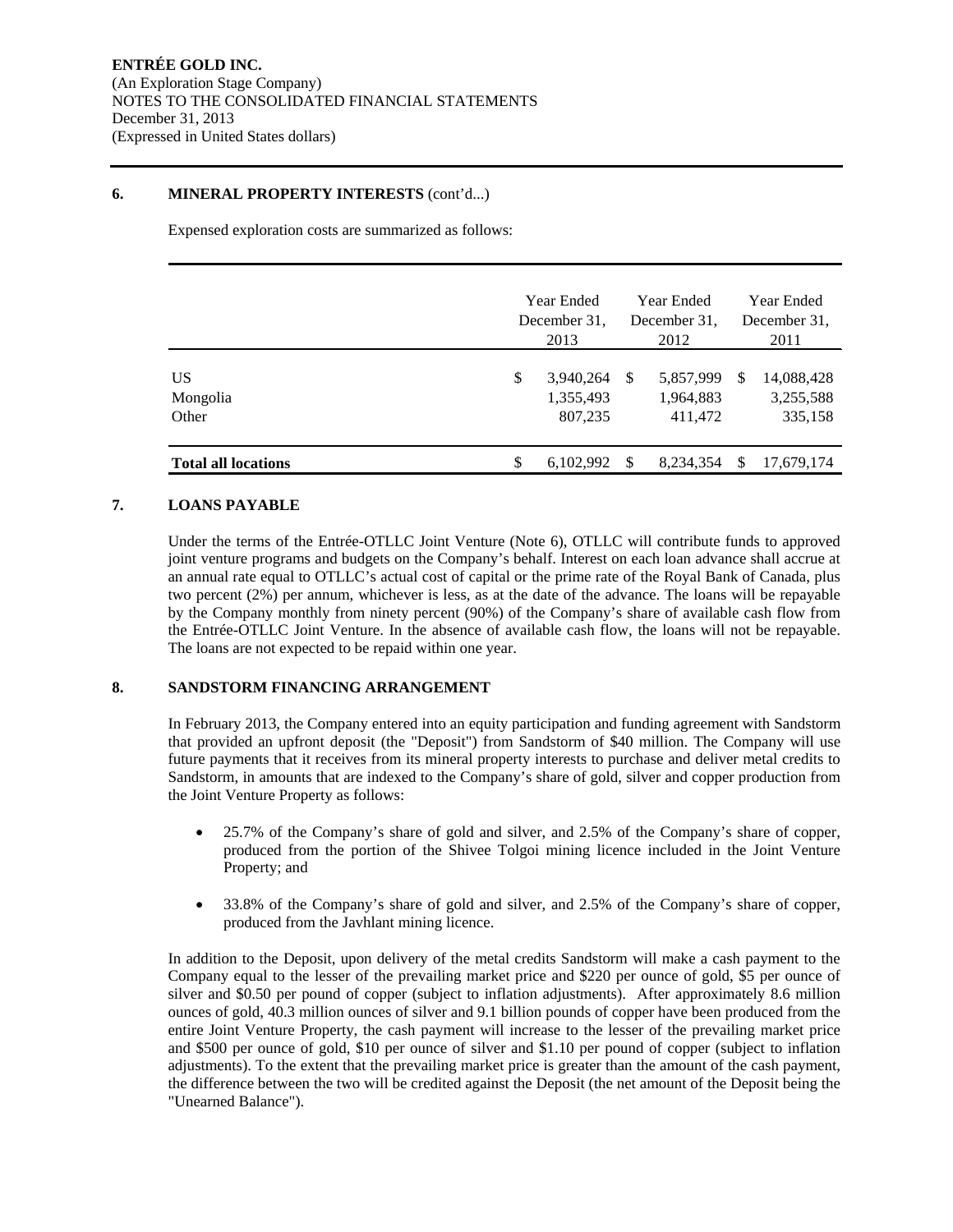#### 8. SANDSTORM FINANCING ARRANGEMENT (cont'd...)

In the event of a partial expropriation of the Company's interest in the Joint Venture Property, which is not reversed during the abeyance period provided for in the equity participation and funding agreement, the Company will be required to return a pro rata portion of the Deposit (the amount of the repayment not to exceed the amount of the Unearned Balance) and the metal credits that the Company is required to deliver will be reduced proportionately. In the event of a full expropriation, the full amount of the Unearned Balance must be returned with interest.

The Company is not required to deliver actual metal, and the Company may use revenue from any of its assets to purchase the requisite amount of metal credits.

The Company recorded the Deposit as deferred revenue and will recognize amounts in revenue as metal credits are delivered to Sandstorm, which is expected to commence in 2019.

In addition, the Company entered into an agreement with Sandstorm whereby the Company granted Sandstorm a 0.4% NSR royalty over certain of the Ann Mason Project claims, including the claims covering the Ann Mason and Blue Hill deposits, in return for the Sandstorm NSR Payment of \$5 million which was recorded as a recovery to acquisition costs.

The Company also completed a private placement with Sandstorm for gross proceeds of \$9,722,897.

The transactions costs related to the Sandstorm financing arrangement incurred in 2013 were \$936,926 for consultancy and advisory fees, \$192,203 for legal fees included in general and administration expenses and \$86,636 for share issuance costs.

#### **9. COMMON STOCK**

#### **Share issuances**

In July 1995, the Company completed a private placement consisting of 4,200,000 common shares issued at a price of C\$0.02 per share for gross proceeds of \$60,852.

In July 1995, the Company issued 3,200,000 shares at a value of \$147,520 for the acquisition of a mineral property interest in Costa Rica. This mineral property was abandoned in 2001.

In January 1997, the Company completed a private placement consisting of 1,680,000 common shares issued at a price of C\$0.06 per share for gross proceeds of \$77,553.

In April 1997, the Company completed a private placement consisting of 2,200,000 common shares issued at a price of C\$0.12 per share for gross proceeds of \$197,165.

In February 2000, the Company issued 1,128,000 common shares for cash proceeds of \$113,922 on the exercise of stock options.

In September 2002, the Company completed a brokered private placement consisting of 4,000,000 units issued at a price of C\$0.20 per unit for gross proceeds of \$505,520. Each unit consisted of one common share and one-half non-transferable share purchase warrant. Each whole share purchase warrant entitled the holder to acquire one additional common share at a price of C\$0.40 per share for a period of one year. As part of this private placement, the Company issued 310,000 units as a finder's fee to the agent. Related share issue costs of \$112,338 were comprised of cash costs totalling \$72,556 and the fair value of 310,000 units estimated at \$39,782, of which \$39,178 was assigned to the common shares.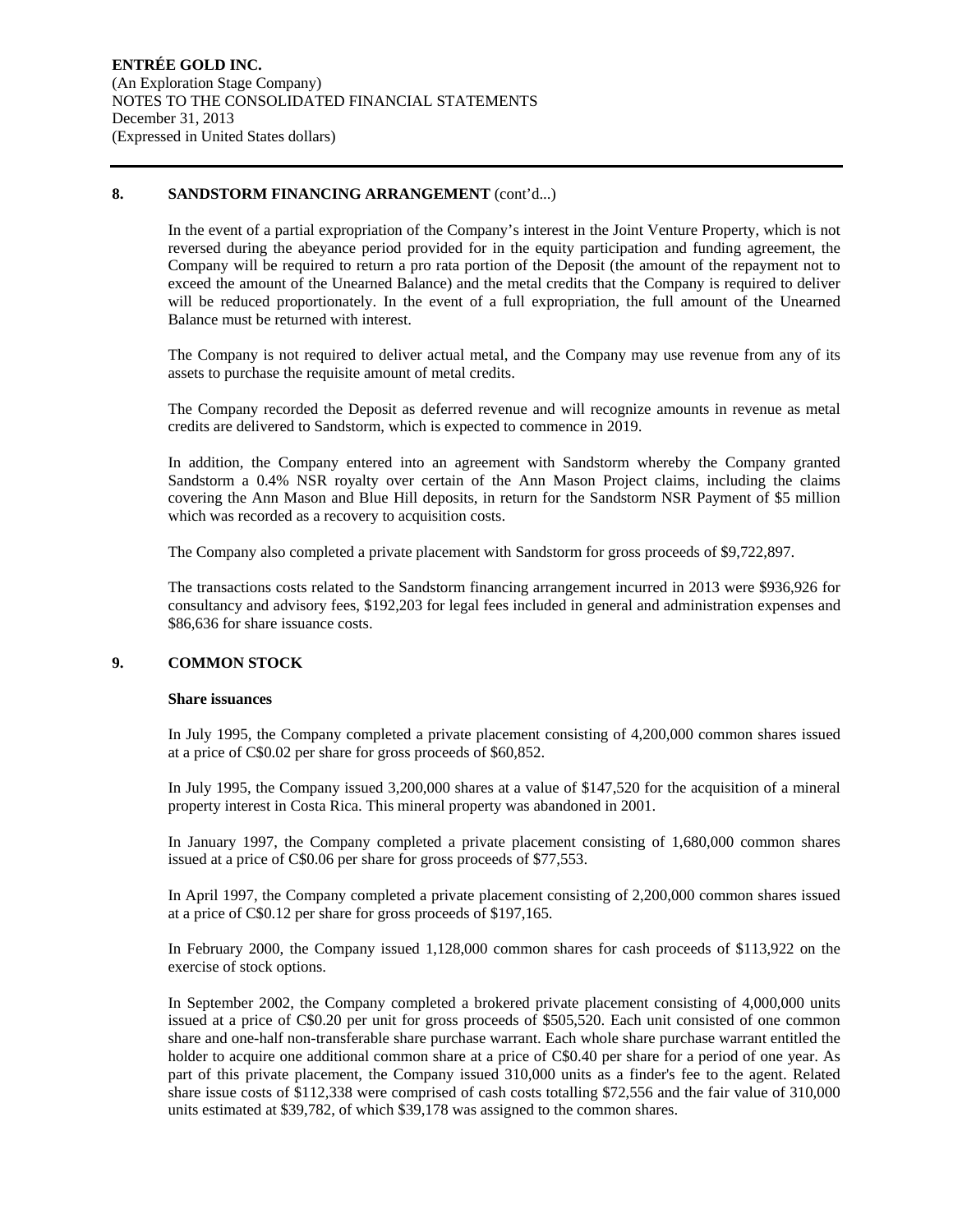#### **9. COMMON STOCK**

#### **Share issuances** (cont'd…)

In January 2003, the Company completed a combination brokered and non-brokered private placement consisting of 2,500,000 units issued at a price of C\$0.35 per unit for gross proceeds of \$569,975. Each unit consisted of one common share and one-half non-transferable share purchase warrant. As part of this private placement, the Company issued 329,723 agent's warrants. Each whole share purchase warrant entitled the holder to acquire one additional common share at a price of C\$0.40 per share for a period of one year. Related share issue costs of \$94,461 were comprised of cash costs totalling \$78,188 and the fair value of the agents warrants estimated at \$16,273.

In January 2003, the Company issued 100,000 common shares at a value of \$35,827 as a finder's fee towards the acquisition of mineral property interests.

In February 2003, the Company issued 12,500 common shares for proceeds of \$3,288 on the exercise of warrants.

In March 2003, the Company issued 135,416 common shares at a value of \$45,839 and 67,708 nontransferable share purchase warrants with a value of \$5,252 to settle accounts payable totalling \$45,839. Each share purchase warrant entitled the holder to acquire one additional common share at a price of C\$0.60 per share for a period of one year.

In April 2003, the Company completed a non-brokered private placement consisting of 1,000,000 units issued at a price of C\$0.40 per unit for proceeds of \$275,560. Each unit consisted of one common share and one non-transferable share purchase warrant. Each share purchase warrant entitled the holder to acquire one additional common share at a price of C\$0.50 per share for the first year and at C\$0.60 per share for the second year. The Company incurred costs of \$4,408 with respect to this private placement.

In August 2003, the Company completed a non-brokered private placement consisting of 2,000,000 common shares issued at a price of C\$0.20 per share for gross proceeds of \$288,360. Related share issue costs were \$15,270.

In October 2003, the Company completed a short-form offering and issued 2,352,942 units at a price of C\$0.85 per unit for gross proceeds of \$1,510,400. Each unit consisted of one common share and one-half of one non-transferable share purchase warrant. Each whole share purchase warrant allowed the holder to purchase one additional common share at an exercise price of C\$1.06 on or before October 22, 2005. The agent for the offering was paid a cash commission of 8.5% of the gross proceeds received, or \$128,384, in respect of units sold and received agent's warrants to acquire common shares equal to 10% of the number of units sold, or 235,294 warrants. The agent's warrants allowed the agent to purchase one additional common share at an exercise price of C\$0.95 per share on or before October 22, 2004. The agent was also issued 100,000 units as a corporate finance fee. Each agent's unit consisted of one common share and onehalf of one non-transferable share purchase warrant. Each whole share purchase warrant allowed the agent to purchase one additional common share at an exercise price of C\$0.95 on or before October 22, 2004. Related share issue costs of \$296,296 were comprised of cash costs totalling \$164,004 and the fair value of 100,000 agents units estimated at \$72,576 and the fair value of 235,294 agent's warrants estimated at \$59,716. The fair value of the agent's units of \$72,576 consisted of \$64,192 assigned to the common shares and \$8,384 assigned to the warrants.

In October 2003, the Company completed a brokered private placement consisting of 12,000,000 units at a price of C\$1.00 per unit for gross proceeds of \$9,092,400. Each unit consisted of one common share and one-half of one non-transferable share purchase warrant. Each whole share purchase warrant allowed the holder to purchase one additional common share at an exercise price of C\$1.35 on or before October 31, 2005. The agent for the offering was paid a cash commission of \$566,381, and received 920,000 agent's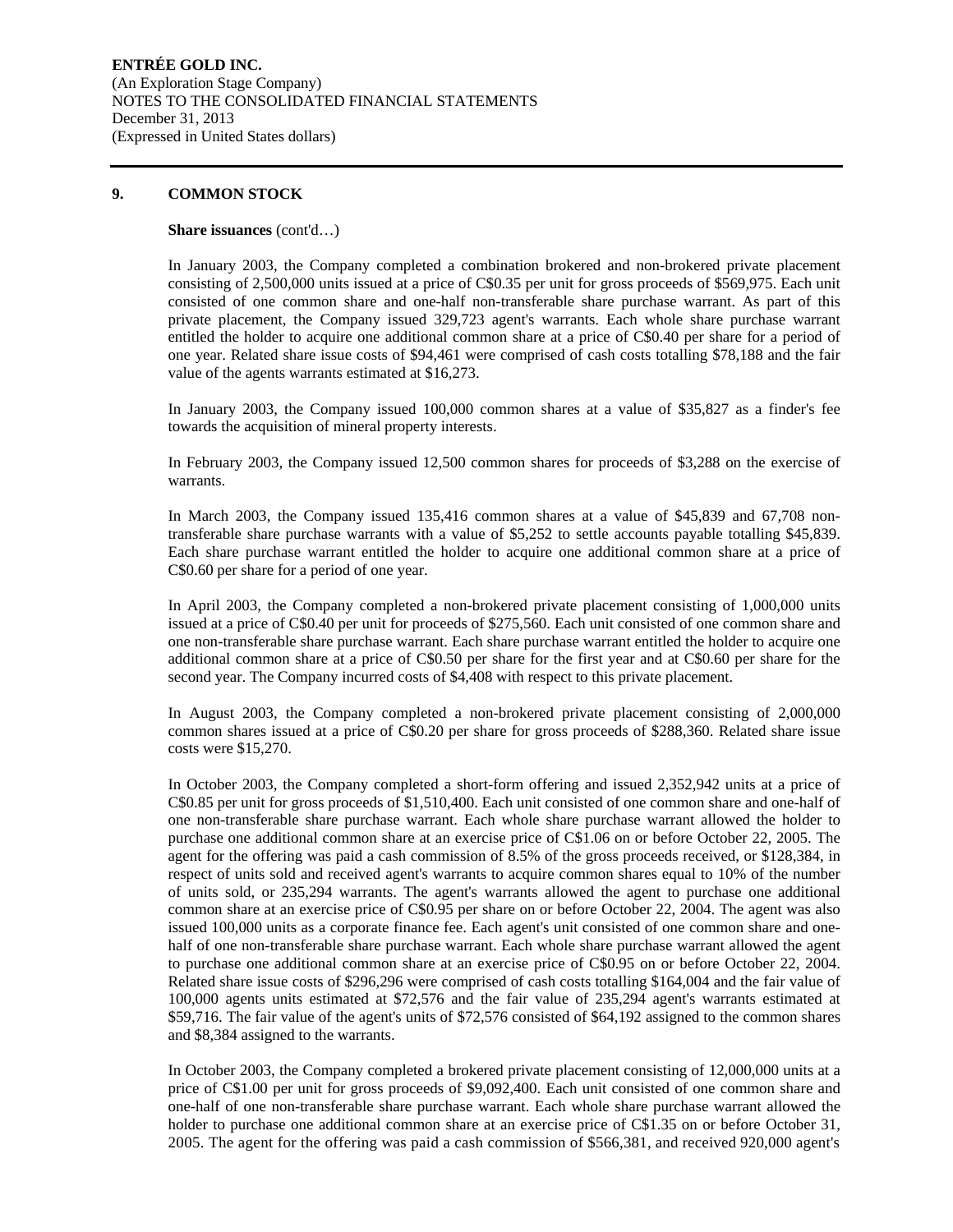#### **Share issuances** (cont'd…)

warrants. The agent's warrants allowed the agent to purchase one additional common share at an exercise price of C\$1.35 per share on or before April 30, 2005. Related share issue costs of \$991,149 were comprised of cash costs totalling \$680,124 and the fair value of the agents warrants estimated at \$311,025.

In November 2003, the Company issued 5,000,000 shares at a value of \$3,806,000 pursuant to the Lookout Hill mineral property purchase agreement.

During the eight month period ended December 31, 2003 the Company issued 3,730,372 common shares for cash proceeds of \$1,310,221 on the exercise of warrants. The warrants exercised had a fair value of \$6,443 when issued.

During the eight month period ended December 31, 2003, the Company issued 35,000 common shares for cash proceeds of \$14,704 on the exercise of stock options. The options exercised had a fair value of \$4,026 when granted.

In January 2004, the Company issued 50,000 common shares for cash proceeds of \$17,942 on the exercise of stock options. The options exercised had a fair value of \$8,238 when granted.

In November 2004, the Company completed a non-brokered private placement consisting of 4,600,000 units at a price of C\$1.00 per unit for gross proceeds of \$3,846,521. Each unit consisted of one common share and one non-transferable share purchase warrant. Each share purchase warrant entitled the holder to purchase one additional common share at a price of C\$1.10 on or before November 9, 2006. Related share issue costs were comprised of cash costs totalling \$21,026.

During the year ended December 31, 2004, the Company issued 533,836 common shares for cash proceeds of \$173,011 on the exercise of warrants. The warrants exercised had a fair value of \$13,197 when issued.

In June 2005, the Company completed a non-brokered private placement consisting of 5,665,730 units at a price of C\$2.20 per unit for gross proceeds of \$10,170,207. Each unit consisted of one common share, one non-transferable share purchase A warrant and one non-transferable share purchase B warrant. Two A warrants entitled the holder to purchase one common share of the Company at a price of C\$2.75 for a period of 2 years. Two B warrants entitled the holder to purchase one common share of the Company at a price of C\$3.00 for a period of two years. Pursuant to an agreement with the Company, the placee, Kennecott Canada Exploration Inc. (now Rio Tinto Exploration Canada Inc. ("Rio Tinto")) (indirect wholly-owned subsidiary of Rio Tinto plc) had the right to acquire additional securities and participate in future financings by the Company so as to maintain its proportional equity in the Company. This right was subsequently assigned to Rio Tinto International Holdings Limited, and terminated on March 1, 2013. Related share issue costs were \$521,798.

In July 2005, the Company completed a non-brokered private placement consisting of 1,876,680 units at a price of C\$2.20 per unit for gross proceeds of \$3,367,890. Each unit consisted of one common share, one non-transferable share purchase A warrant and one non-transferable share purchase B warrant. Two A warrants entitled the holder to purchase one common share of the Company at a price of C\$2.75 for a period of 2 years. Two B warrants entitled the holder to purchase one common share of the Company at a price of C\$3.00 for a period of two years.

During the year ended December 31, 2005, the Company issued 10,456,450 common shares for cash proceeds of \$10,475,291 on the exercise of warrants.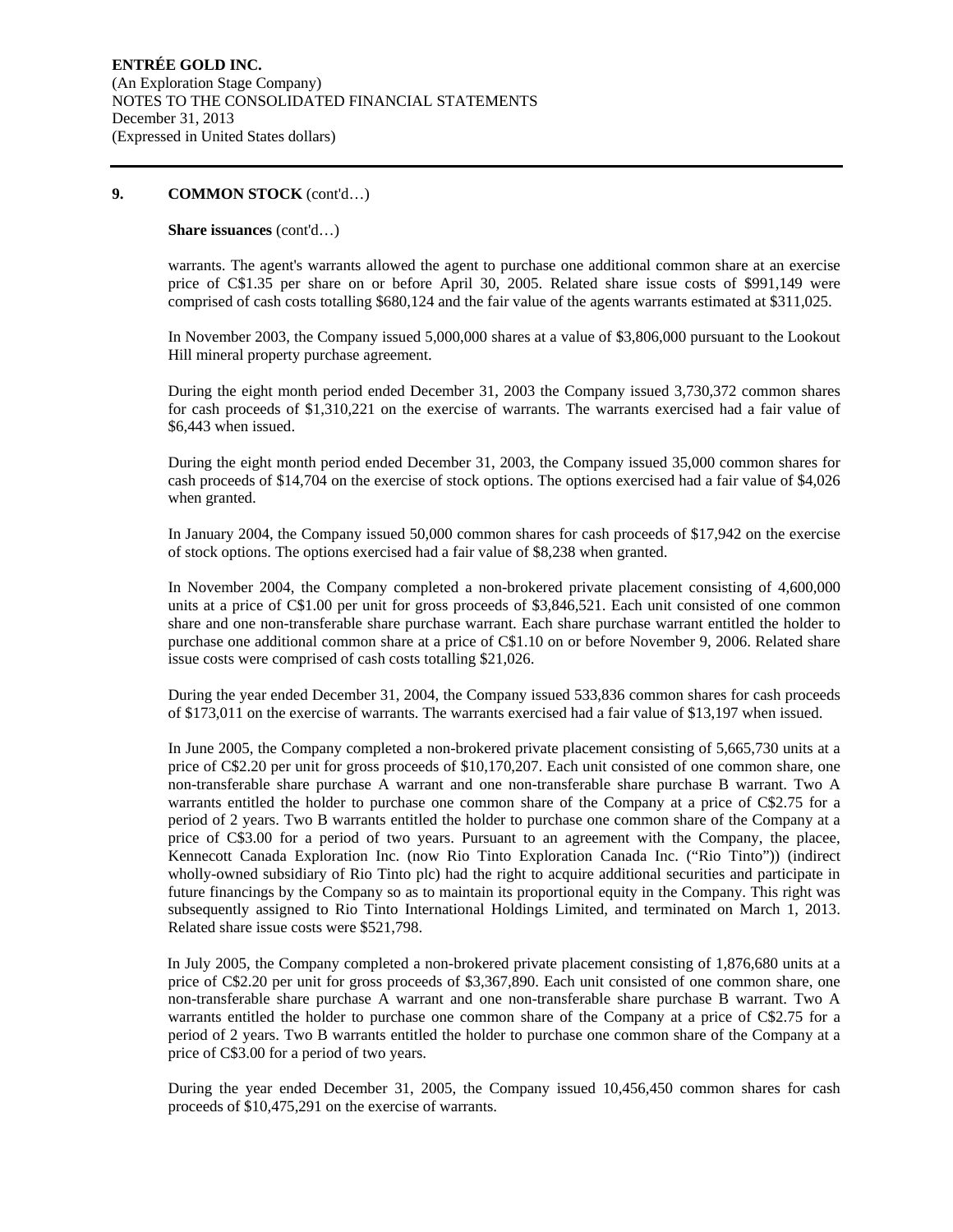#### **Share issuances** (cont'd…)

During the year ended December 31, 2005, the Company issued 772,000 common shares for cash proceeds of \$705,673 on the exercise of stock options. The fair value recorded when the options were granted was \$532,908.

During the year ended December 31, 2006, the Company issued 1,215,000 common shares for cash proceeds of \$1,108,717 on the exercise of stock options. The fair value recorded when the options were granted was \$753,628.

In June 2006, the Company issued 4,167 common shares to the University of British Columbia as a donation to become a member of the Mineral Deposit Research Unit. The fair value recorded when the shares were issued of \$8,870 was recorded as a donation expense.

In June 2007, the Company issued 7,542,408 common shares for cash proceeds of \$20,392,043 on the exercise of warrants.

In August 2007, the Company issued 15,000 shares at a value of \$33,976 to Empirical Discovery, LLC ("Empirical") pursuant to a mineral property option agreement.

In November 2007, the Company completed an underwriten short form prospectus offering of 10,000,000 common shares at price of C\$3.00 per share for gross proceeds of C\$30,000,000. Turquoise Hill and Rio Tinto elected to exercise their respective rights to maintain their percentage ownership interests. Turqoise Hill acquired 2,128,356 shares at C\$3.00 for gross proceeds of C\$6,464,881. Rio Tinto acquired 2,300,284 shares at C\$3.00 for proceeds of C\$6,987,113. Related share issuance costs were \$1,981,360.

During the year ended December 31, 2007, the Company issued 728,700 common shares for cash proceeds of \$603,684 on the exercise of stock options. The fair value recorded when the options were granted was \$322,880.

In February 2008, the Company issued 10,000 shares at a fair value of \$20,066 pursuant to a mineral property option agreement.

In August 2008, the Company issued 20,000 shares at a fair value of \$40,875 pursuant to a mineral property option agreement.

During the year ended December 31, 2008, the Company issued 958,057 common shares for cash proceeds of \$856,470 on the exercise of stock options. The fair value recorded when the options were granted of \$591,456 has been transferred from additional paid–in capital to common stock on the exercise of the options. Included in the issued shares were 144,169 common shares issued pursuant to the cashless exercise of 296,112 options with an exercise price of C\$1.00, with the remaining 151,943 options treated as cancelled.

In February 2009, the Company issued 20,000 shares at a fair value of \$22,515 pursuant to a mineral property option agreement.

In August 2009, the Company issued 72,500 shares at a fair value of \$130,056 pursuant to mineral property option agreements.

In November 2009, the Company issued 50,000 shares at a fair value of \$122,551 pursuant to a mineral property option agreement.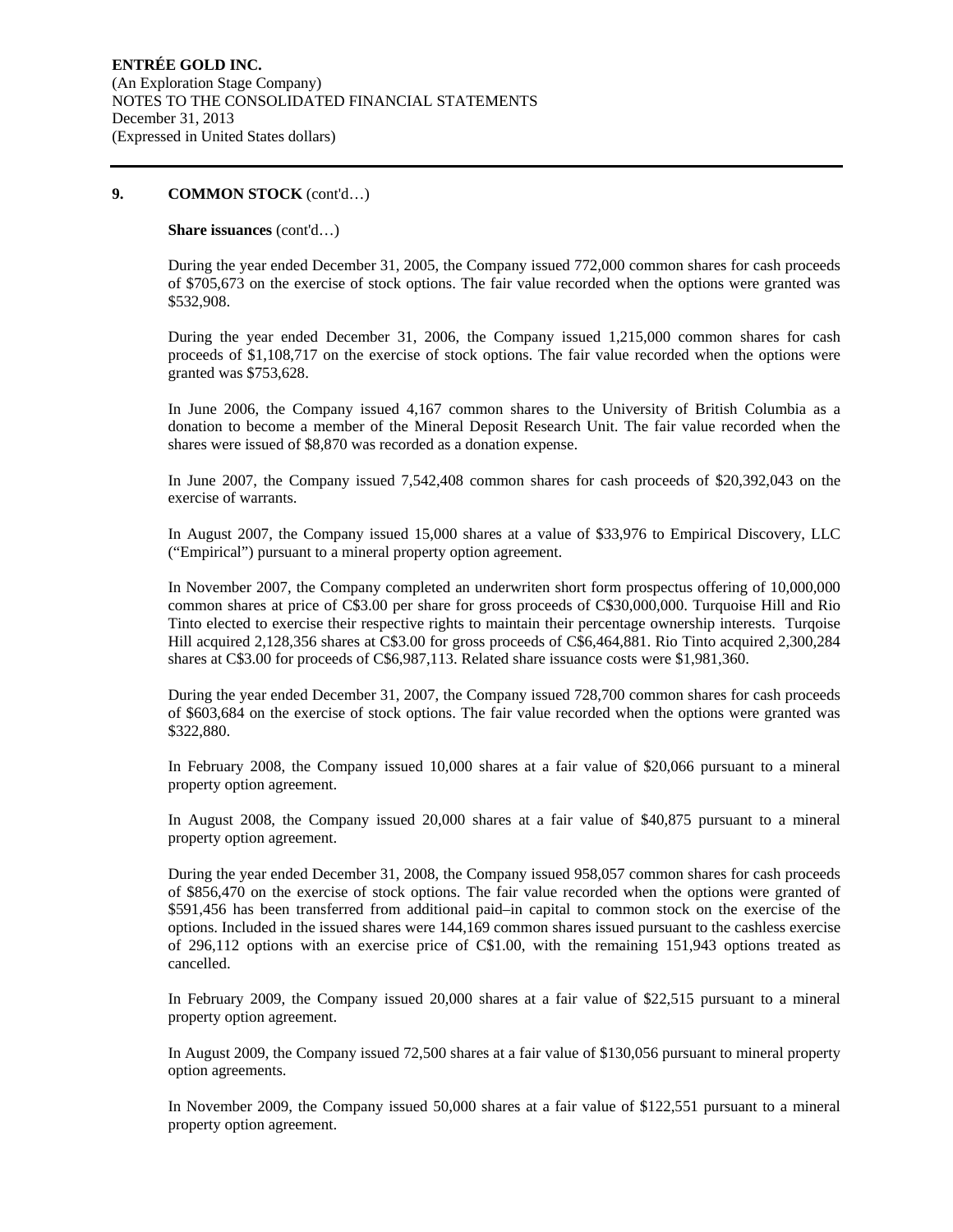#### **Share issuances** (cont'd…)

During the year ended December 31, 2009, the Company issued 2,355,948 common shares for cash proceeds of \$2,280,050 on the exercise of stock options. The fair value recorded when the options were granted was \$2,050,489. Included in the issued shares were 415,448 common shares issued pursuant to the cashless exercise of 705,000 options with an exercise price of C\$1.15, with the remaining 289,552 options treated as cancelled.

In February 2010, the Company issued 30,000 shares at a fair value of \$82,391 pursuant to a mineral property option agreement.

In June 2010, the Company issued 15,020,801 shares at a fair value of \$28,325,101 pursuant to the acquisition of PacMag and incurred \$147,228 of share issue costs.

In August 2010, the Company issued 80,000 shares at a fair value of \$185,863 pursuant to a mineral property option agreement covering the Lordsburg and Oak Grove properties in New Mexico.

In October 2010, the Company issued 20,000 shares at a fair value of \$53,797 pursuant to a finder's fee agreement in connection with a mineral property option agreement.

In October 2010, the Company issued 22,500 shares at a fair value of \$60,233 pursuant to a mineral property option agreement.

During the year ended December 31, 2010, the Company issued 2,122,278 common shares for cash proceeds of \$2,699,728 on the exercise of stock options. The fair value recorded when the options were granted was \$1,932,407. Included in the issued shares were 430,078 common shares issued pursuant to thecashless exercise of 100,000 options with an exercise price of C\$1.32, 1,535,300 options with an exercise price of C\$1.75, and 7,500 options with an exercise price of C\$2.60, with the remaining 1,212,722 options treated as cancelled.

In February 2011, the Company issued 40,000 shares at a fair value of \$122,189 pursuant to a mineral property option agreement.

In July 2011, the Company issued 550,000 shares at a fair value of \$1,271,371 to acquire Honey Badger Exploration Inc.'s remaining 49% interest in what was then known as the Blackjack property.

In August 2011, the Company issued 150,000 shares at a fair value of \$304,793 pursuant to a mineral property option agreement.

In October 2011, the Company issued 12,500 shares at a fair value of \$19,753 pursuant to a mineral property option agreement.

In November 2011, the Company completed a marketed offering and issued 10,000,000 shares at a price of C\$1.25 per share. Rio Tinto elected to exercise its pre-emptive rights and purchased an additional 1,482,216 shares at a price of C\$1.25 per share. The total gross proceeds from the offering were \$14,075,483. Related share issuance costs were \$1,065,065.

During the year ended December 31, 2011, the Company issued 427,147 common shares for cash proceeds of \$608,466 on the exercise of stock options. The fair value recorded when the options were granted was \$442,255. Included in the issued shares were 87,847 common shares issued pursuant to the cashless exercise of 245,000 options with an exercise price of C\$1.32, with the remaining 157,153 options treated as cancelled.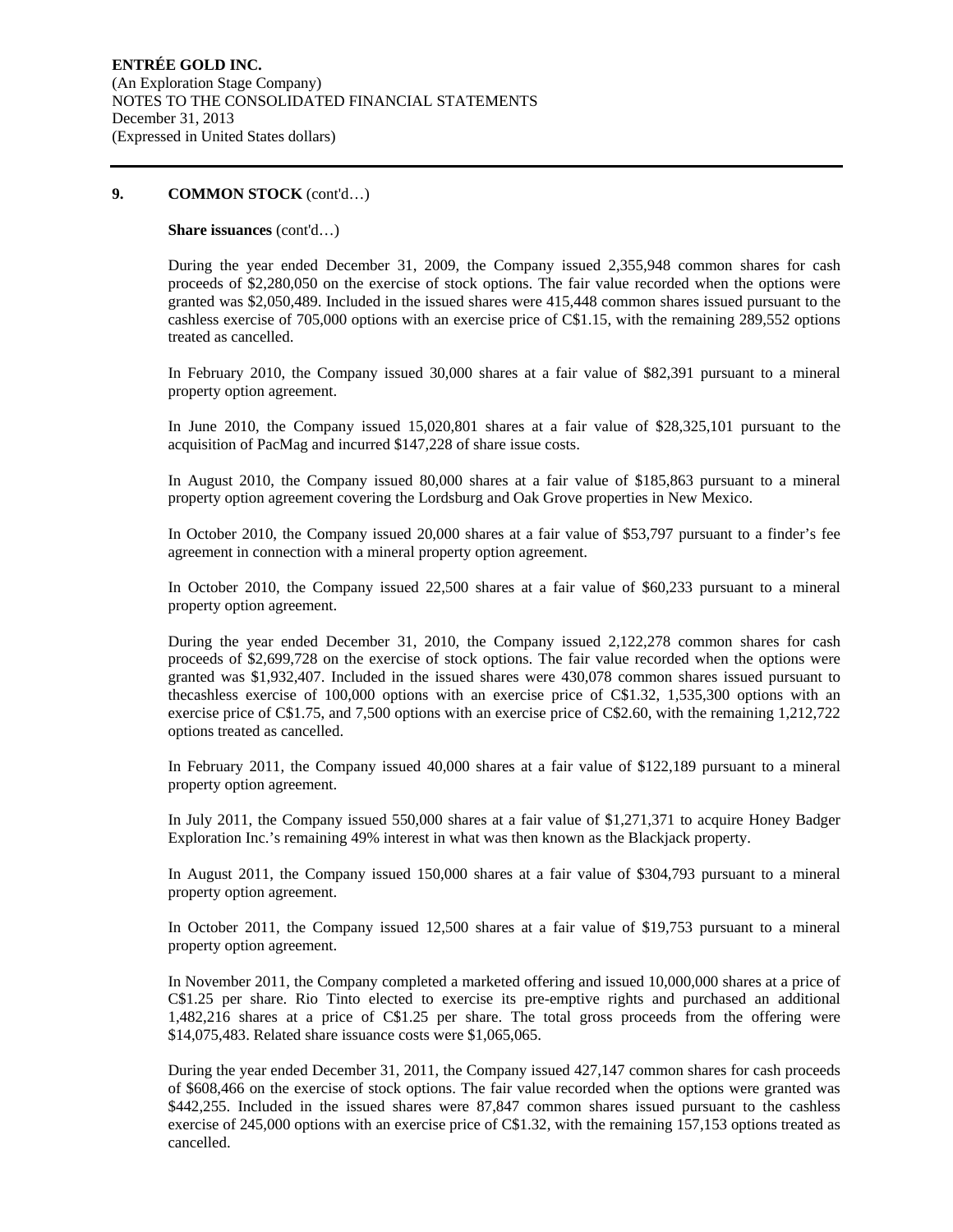#### **Share issuances** (cont'd…)

In January 2012, the underwriters for the Company's November 2011 marketed offering exercised their over allotment option pursuant to which the Company issued 1,150,000 common shares at a price of C\$1.25 per share. Rio Tinto elected to exercise its pre-emptive rights and purchased an additional 170,455 shares at a price of C\$1.25 per share. The total gross proceeds from the over allotment were \$1,628,583. Related share issuance costs were \$108,058.

In January 2012, the Company issued 40,000 shares at a fair value of \$52,293 to acquire certain claims within or contiguous to the boundaries of its Ann Mason Project.

In June 2012, the Company issued 500,000 shares at a fair value of \$326,483 to purchase a 100% interest in the Lordsburg and Oak Grove properties.

In March 2013, the Company completed a private placement with Sandstorm consisting of 17,857,142 common shares issued at a price of C\$0.56 per share for gross proceeds of \$9,722,897. Related share issuance costs were \$86,636.

#### **Stock options**

The Company has adopted a stock option plan (the "Plan") to grant options to directors, officers, employees and consultants. Under the Plan, the Company may grant options to acquire up to 10% of the issued and outstanding shares of the Company. Options granted can have a term of up to ten years and an exercise price typically not less than the Company's closing stock price on the last trading day before the date of grant. Vesting is determined at the discretion of the Board of Directors.

The Company uses the Black-Scholes option pricing model to determine the fair value of stock options granted. For employees, the compensation expense is amortized on a straight-line basis over the requisite service period which approximates the vesting period. Compensation expense for stock options granted to non-employees is recognized over the contract services period or, if none exists, from the date of grant until the options vest. Compensation associated with unvested options granted to non-employees is re-measured on each balance sheet date using the Black-Scholes option pricing model.

The Company uses historical data to estimate option exercise, forfeiture and employee termination within the valuation model. The risk-free interest rate is based on a treasury instrument whose term is consistent with the expected term of the stock options. The Company has not paid and does not anticipate paying dividends on its common stock; therefore, the expected dividend yield is assumed to be zero. Companies are required to utilize an estimated forfeiture rate when calculating the expense for the reporting period. Based on the best estimate, management applied the estimated forfeiture rate of Nil in determining the expense recorded in the accompanying Statements of Operations and Comprehensive Loss.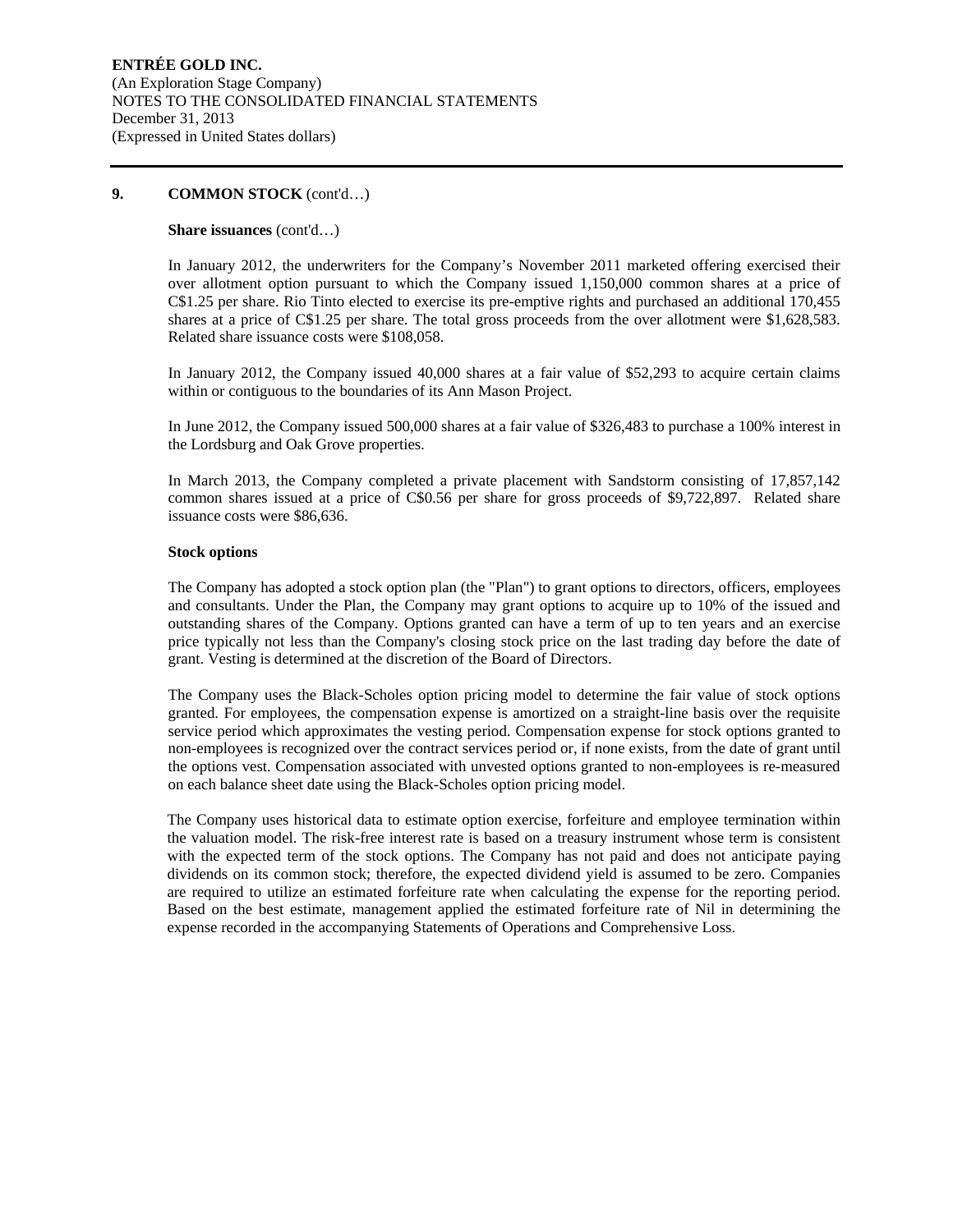#### **Share options** (cont'd…)

Stock option transactions are summarized as follows:

|                              |                   | Weighted Average<br><b>Exercise Price</b> |
|------------------------------|-------------------|-------------------------------------------|
|                              | Number of Options | (C <sub>3</sub> )                         |
| Balance at December 31, 2010 | 9,292,800         | 2.09                                      |
| Granted                      | 575,000           | 2.77                                      |
| Exercised                    | (427, 147)        | 1.66                                      |
| Cancelled                    | (157, 153)        | 1.32                                      |
| Forfeited                    | (148,000)         | 2.31                                      |
| Balance at December 31, 2011 | 9,135,500         | 2.16                                      |
| Granted                      | 1,882,000         | 1.22                                      |
| Expired                      | (1, 177, 500)     | 2.14                                      |
| Forfeited                    | (617,000)         | 2.05                                      |
| Balance at December 31, 2012 | 9,223,000         | 1.98                                      |
| Granted                      | 7,560,000         | 0.47                                      |
| Expired                      | (2,379,500)       | 1.80                                      |
| Forfeited                    | (3,000)           | 1.25                                      |
| Balance at December 31, 2013 | 14,400,500        | 1.22                                      |

There were 7,560,000 stock options granted during the year ended December 31, 2013 with a weighted average exercise price of C\$0.47 and a weighted average fair value of C\$0.19. The number of stock options exercisable at December 31, 2013 was 14,400,500.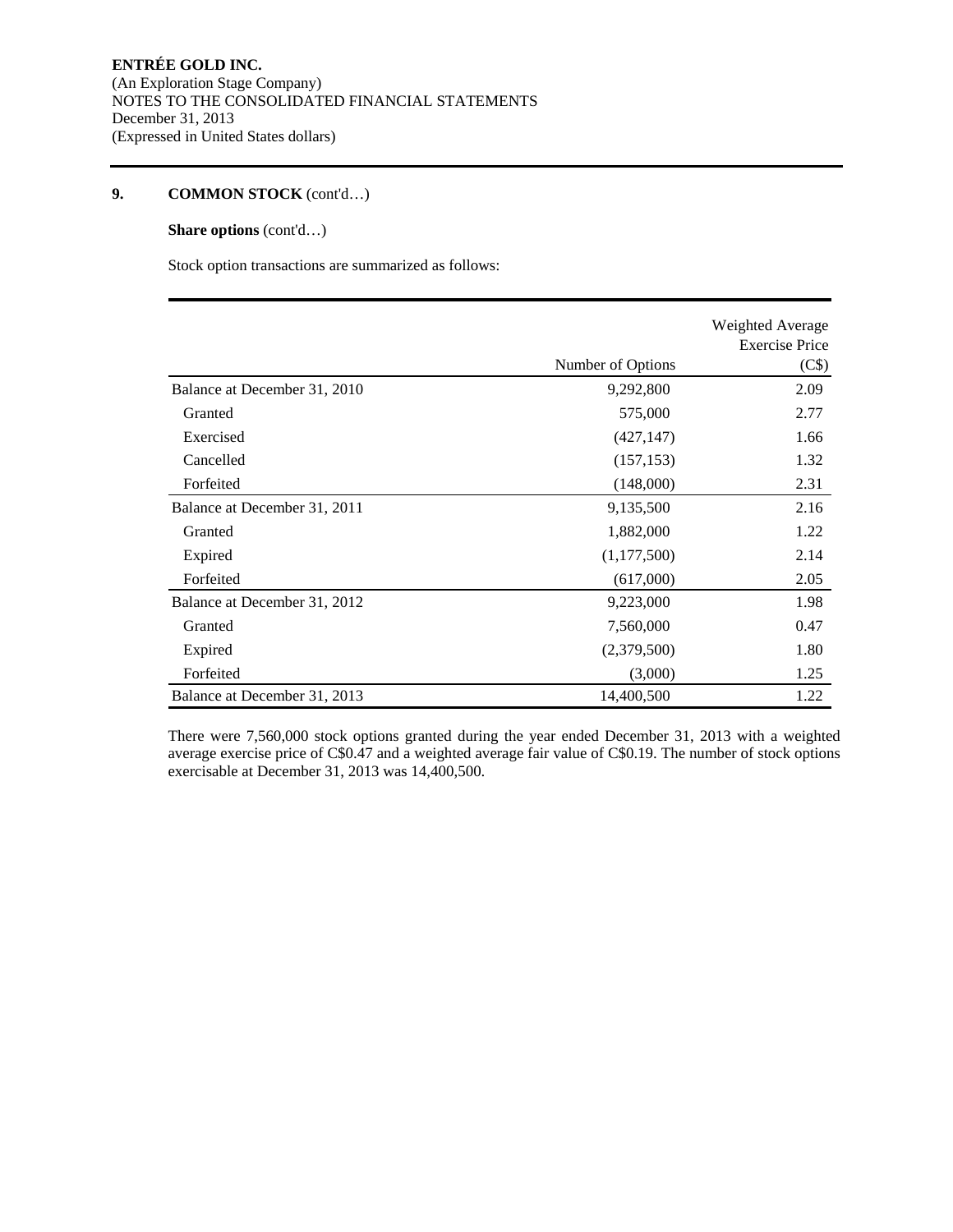#### **Share options** (cont'd…)

At December 31, 2013, the following stock options were outstanding:

| Number of<br>Options | Exercise<br>Price<br>(C\$) | Aggregate<br><b>Intrinsic Value</b><br>(C\$) | <b>Expiry Date</b> | Number of<br>Options<br>Exercisable | Aggregate<br><b>Intrinsic Value</b><br>(C\$) |
|----------------------|----------------------------|----------------------------------------------|--------------------|-------------------------------------|----------------------------------------------|
|                      |                            |                                              |                    |                                     |                                              |
| 50,000               | 1.27                       |                                              | January 18, 2014   | 50,000                              |                                              |
| 1,289,000            | 1.32                       |                                              | February 12, 2014  | 1,289,000                           |                                              |
| 1,472,500            | 2.60                       |                                              | December 29, 2014  | 1,472,500                           |                                              |
| 300,000              | 2.34                       |                                              | September 22, 2015 | 300,000                             |                                              |
| 1,372,500            | 2.86                       | $\overline{\phantom{a}}$                     | November 22, 2015  | 1,372,500                           |                                              |
| 200,000              | 3.47                       |                                              | January 4, 2016    | 200,000                             |                                              |
| 125,000              | 2.94                       |                                              | March 8, 2016      | 125,000                             |                                              |
| 150,000              | 2.05                       |                                              | July 7, 2016       | 150,000                             |                                              |
| 100,000              | 2.23                       |                                              | July 15, 2016      | 100,000                             |                                              |
| 1,681,500            | 1.25                       |                                              | January 6, 2017    | 1,681,500                           |                                              |
| 100,000              | 0.73                       |                                              | June 18, 2017      | 100,000                             |                                              |
| 4,985,000            | 0.56                       |                                              | March 15, 2018     | 4,985,000                           |                                              |
| 50,000               | 0.32                       |                                              | April 9, 2018      | 50,000                              |                                              |
| 150,000              | 0.34                       |                                              | June 27, 2018      | 150,000                             |                                              |
| 2,375,000            | 0.30                       | 23,750                                       | December 19, 2018  | 2,375,000                           | 23,750                                       |
| 14,400,500           |                            | \$<br>23,750                                 |                    | 14,400,500                          | $\mathsf{\$}$<br>23,750                      |

The aggregate intrinsic value in the preceding table represents the total intrinsic value, based on the Company's closing stock price of C\$0.31 per share as of December 31, 2013, which would have been received by the option holders had all option holders exercised their options as of that date. The total number of in-the-money options vested and exercisable as of December 31, 2013 was 2,375,000. The total intrinsic value of options exercised during the year ended December 31, 2013 was \$Nil (December 31, 2012 - \$Nil; December 31, 2011 - \$437,770).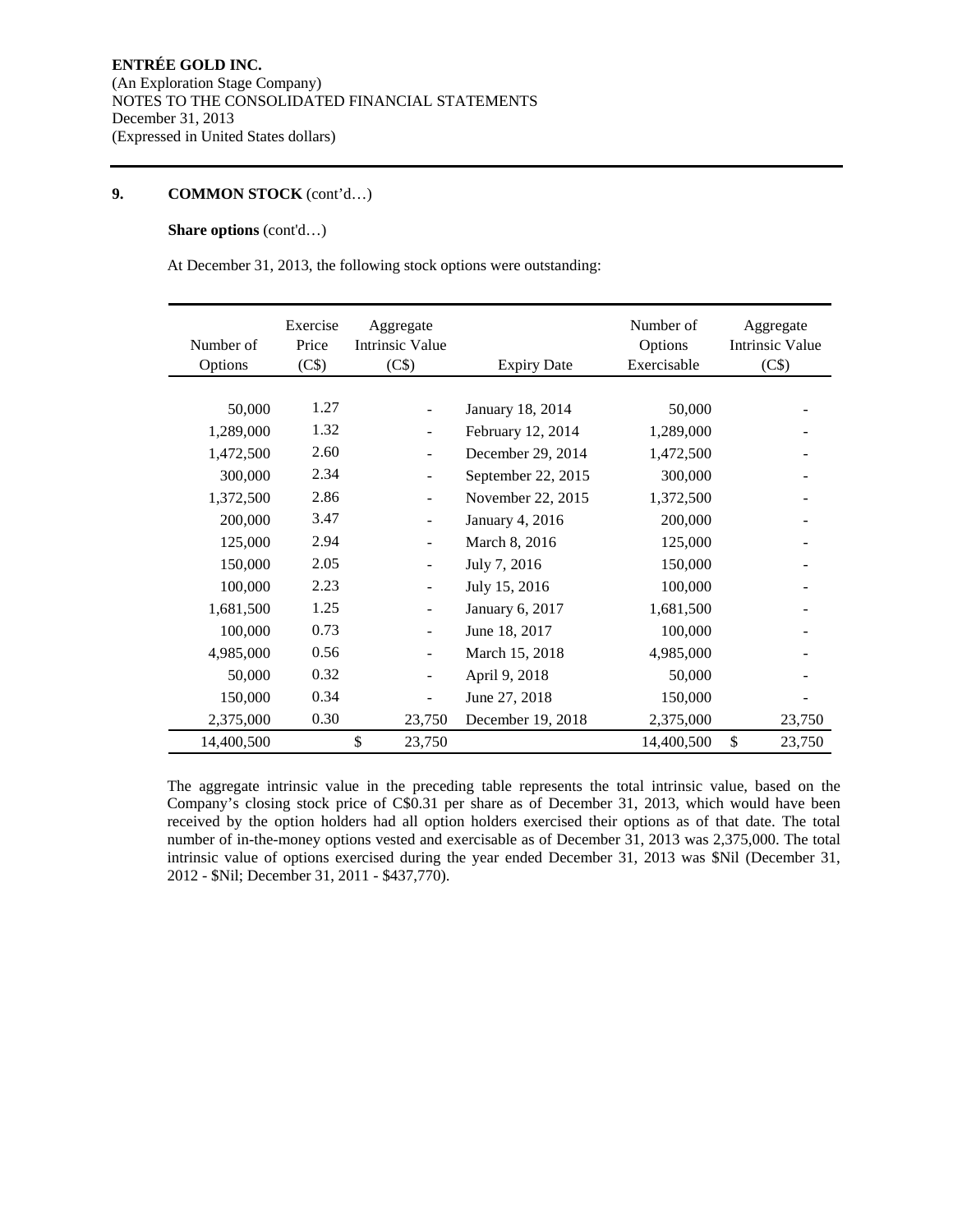#### **Stock-based compensation**

7,560,000 stock options were granted during the year ended December 31, 2013. The fair value of stock options granted during the year ended December 31, 2013 was \$1,421,371 (December 31, 2012 - \$1,124,930; December 31, 2011 - \$944,319). Stock-based compensation recognized during the year ended December 31, 2013 was \$1,422,297 (December 31, 2012 - \$1,207,878; December 31, 2011 - \$991,161) which has been recorded in the consolidated statements of operations as follows with corresponding additional paid-in capital recorded in stockholders' equity:

|                            | Year Ended<br>December 31. |            | Year Ended<br>December 31, |            | Year Ended |         | Cumulative to<br>December 31, December 31, |              |
|----------------------------|----------------------------|------------|----------------------------|------------|------------|---------|--------------------------------------------|--------------|
|                            |                            | 2013       |                            | 2012       |            | 2011    |                                            | 2013         |
| Exploration                | S                          | 294,676 \$ |                            | 267,452 \$ |            | 146,343 | <sup>S</sup>                               | 4,369,529    |
| General and administration |                            | 1,127,621  |                            | 940.426    |            | 844.818 |                                            | 19,806,528   |
|                            |                            | 1.422.297  |                            | 1,207,878  |            | 991,161 |                                            | \$24,176,057 |

The following weighted-average assumptions were used for the Black-Scholes valuation of stock options granted:

|                                  | December 31.<br>2013 | December 31, December 31,<br>2012 | 2011     |
|----------------------------------|----------------------|-----------------------------------|----------|
|                                  |                      |                                   |          |
| Risk-free interest rate          | 1.30%                | 1.13%                             | 2.06%    |
| Expected life of options (years) | 4.3                  | 4.9                               | 4.2      |
| Annualized volatility            | 75%                  | 73%                               | 74%      |
| Dividend rate                    | $0.00\%$             | $0.00\%$                          | $0.00\%$ |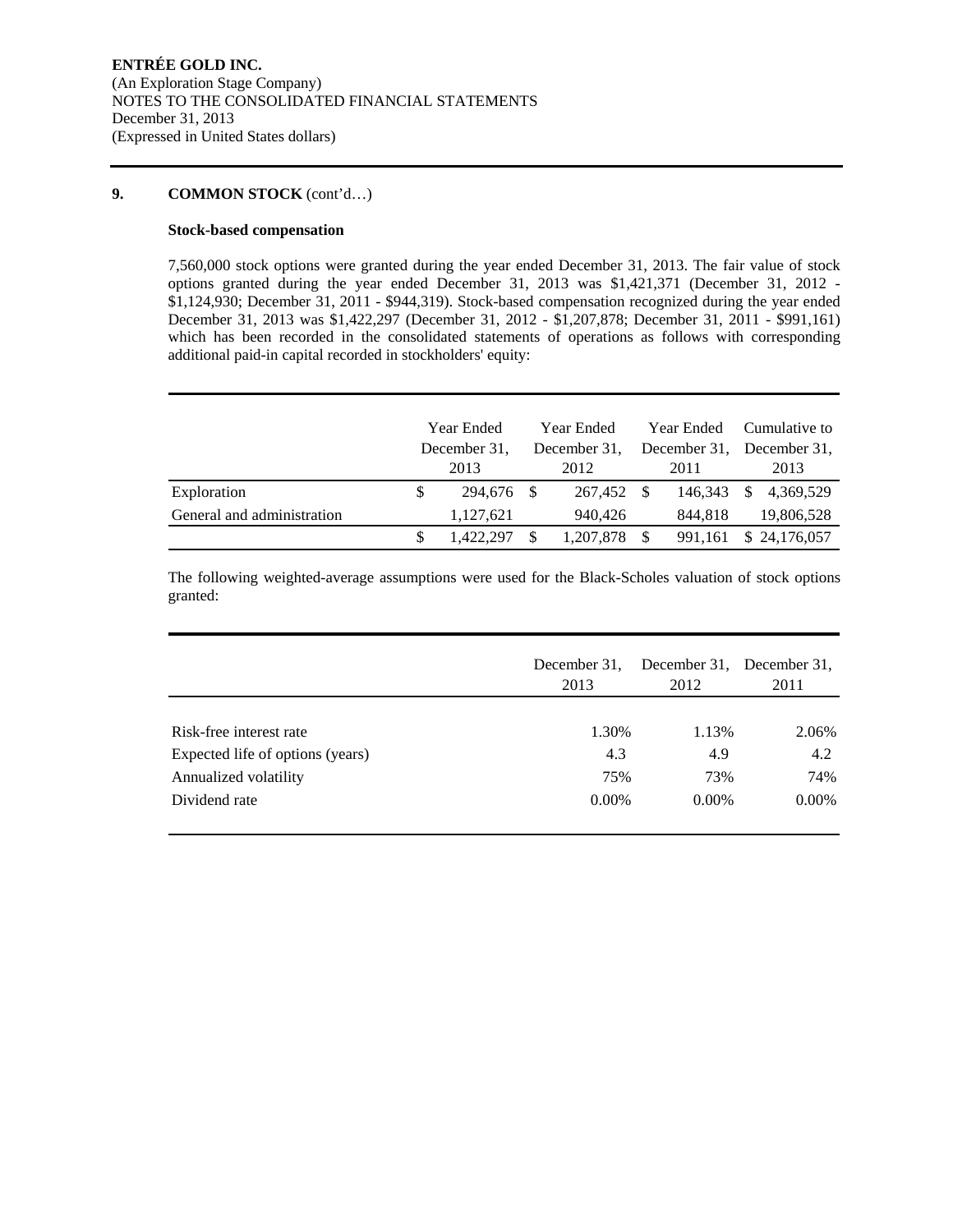#### **10. SEGMENT INFORMATION**

The Company operates in one business segment being the exploration of mineral property interests.

Geographic information is as follows:

|                     | December 31,<br>2013 | December 31.<br>2012 |            |  |
|---------------------|----------------------|----------------------|------------|--|
| Identifiable assets |                      |                      |            |  |
| <b>USA</b>          | \$<br>49,405,542     | -S                   | 58,094,222 |  |
| Canada              | 45,822,245           |                      | 3,953,053  |  |
| Australia           | 1,642,736            |                      | 1,487,117  |  |
| Mongolia            | 504,408              |                      | 613,723    |  |
| Other               | 20,174               |                      | 25,415     |  |
|                     | \$<br>97,395,105     | -S                   | 64,173,530 |  |

#### **11. INCOME TAXES**

A reconciliation of income taxes at statutory rates with the reported taxes is as follows:

|                                                       | <b>Year Ended</b><br>December 31,<br>2013 | <b>Year Ended</b><br>December 31.<br>2012 |                   | Year Ended<br>December 31,<br>2011 |              |
|-------------------------------------------------------|-------------------------------------------|-------------------------------------------|-------------------|------------------------------------|--------------|
| Loss for the year                                     | \$<br>$(13, 484, 781)$ \$                 |                                           | $(14,866,359)$ \$ |                                    | (21,969,902) |
| Statutory rate                                        | 25.75%                                    |                                           | 25.00%            |                                    | 26.50%       |
| Expected income tax recovery                          | (3,472,331)                               |                                           | (3,716,590)       |                                    | (5,822,024)  |
| Permanent differences and other                       | (78, 811)                                 |                                           | 270,521           |                                    | (22,083)     |
| Difference in foreign tax rates and enacted tax rates | (366,039)                                 |                                           | (577, 544)        |                                    | (1,152,540)  |
| Change in valuation allowance                         | 1,611,239                                 |                                           | 4,353,383         |                                    | 2,014,763    |
| Withholding taxes                                     | 243,186                                   |                                           |                   |                                    | 152,190      |
| Total income tax expense (recovery)                   | \$<br>(2,062,756)                         |                                           | 329,770           | \$                                 | (4,829,694)  |
|                                                       |                                           |                                           |                   |                                    |              |
| Current income tax expense                            | 319,112                                   |                                           |                   |                                    | 152,190      |
| Deferred income tax expense (recovery)                | (2,381,868)                               |                                           | 329,770           |                                    | (4,981,884)  |
| Total income taxes                                    | \$<br>(2,062,756)                         |                                           | 329,770           | \$                                 | (4,829,694)  |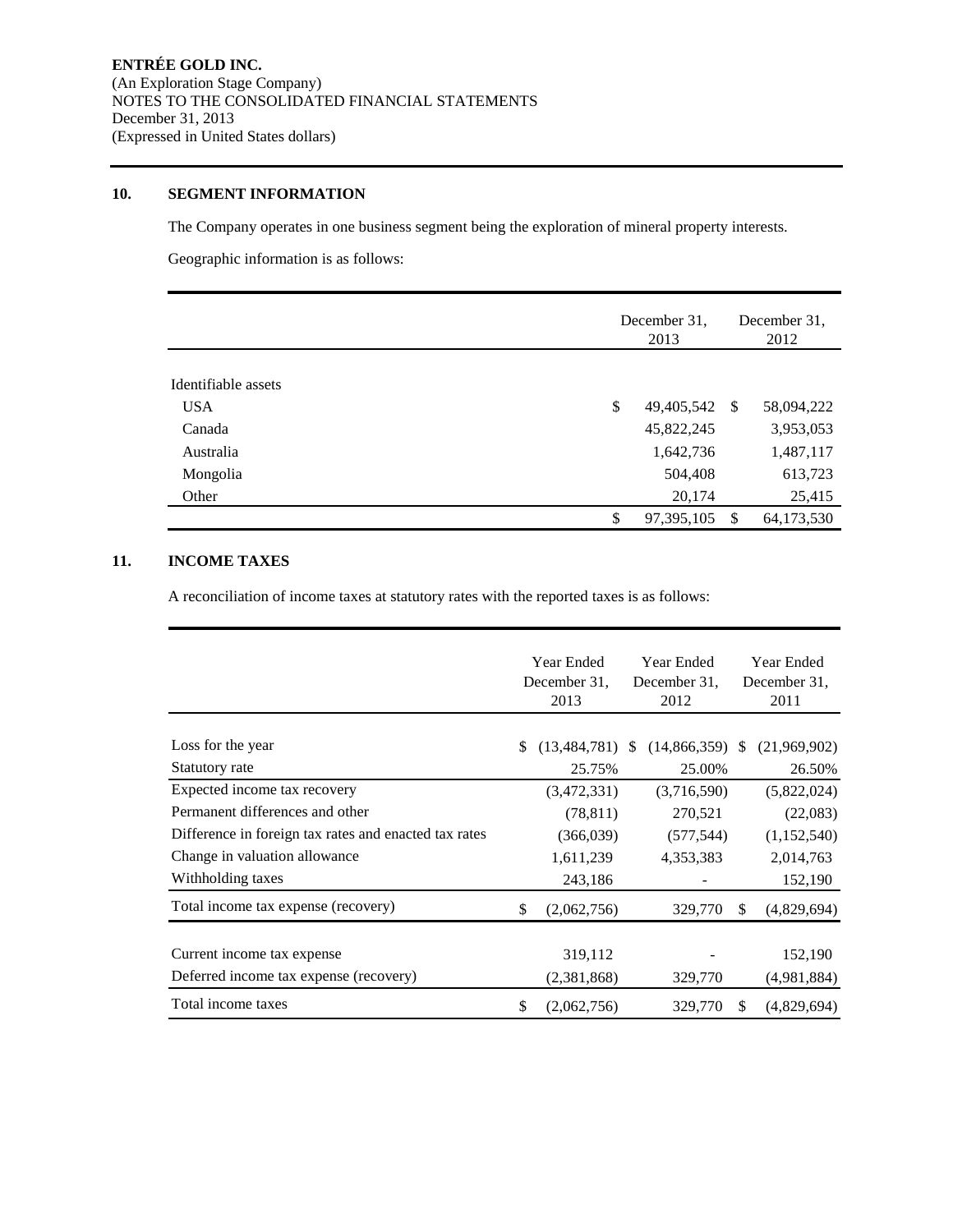#### **11. INCOME TAXES** (cont'd...)

The significant components of the Company's deferred income tax assets and liabilities are as follows:

|                                     | Year Ended<br>December 31,<br>2013 |               | Year Ended<br>December 31,<br>2012 |  |
|-------------------------------------|------------------------------------|---------------|------------------------------------|--|
| Deferred income tax assets:         |                                    |               |                                    |  |
| Non-capital loss carry forward      | \$<br>20,423,498                   | S.            | 18,940,044                         |  |
| Resource expenditures               | 9,278,934                          |               | 9,116,317                          |  |
| Equipment                           | 144,776                            |               | 127,684                            |  |
| Share issue and legal costs         | 149,596                            |               | 248,806                            |  |
| Other                               | 349,379                            |               | 317,704                            |  |
|                                     | 30, 346, 183                       |               | 28,750,555                         |  |
| Valuation allowance                 | (23, 973, 665)                     |               | (22, 362, 426)                     |  |
| Net deferred income tax assets      | \$<br>6,372,518                    | \$            | 6,388,129                          |  |
| Deferred income tax liabilities:    |                                    |               |                                    |  |
| Mineral property interests          | \$<br>$(13,713,034)$ \$            |               | (16, 110, 513)                     |  |
| Net deferred income tax liabilities | \$<br>(13,713,034)                 | <sup>\$</sup> | (16, 110, 513)                     |  |
| Net deferred income tax liabilities | \$<br>(7,340,516)                  | <sup>S</sup>  | (9,722,384)                        |  |

The Company has available for deduction against future taxable income non-capital losses of approximately \$34,720,000 (2012: \$30,380,000) in Canada, \$710,000 (2012: \$690,000) in China, \$7,770,000 (2012: \$8,860,000) in Mongolia, \$26,270,000 (2012: \$25,470,000) in the United States of America, \$580,000 (2012: \$580,000) in Australia and \$580,000 (2012: \$300,000) in Peru. These losses, if not utilized, will expire through 2033. Subject to certain restrictions, the Company also has foreign resource expenditures available to reduce taxable income in future years. The Company has recognized \$6,372,518 of deferred tax benefits arising as a result of these losses, resource expenditures, equipment, share issue and legal costs in these financial statements.

The Company recognizes interest accrued related to unrecognized tax benefits in interest expense and penalties in operating expenses. As of December 31, 2013, there was no accrued interest or accrued penalties.

The Company files income tax returns in Canada and several foreign jurisdictions. The Company's Canadian income tax returns from 2007 to 2013 are open. For other foreign jurisdictions, including Mongolia and the U.S., all years remain open.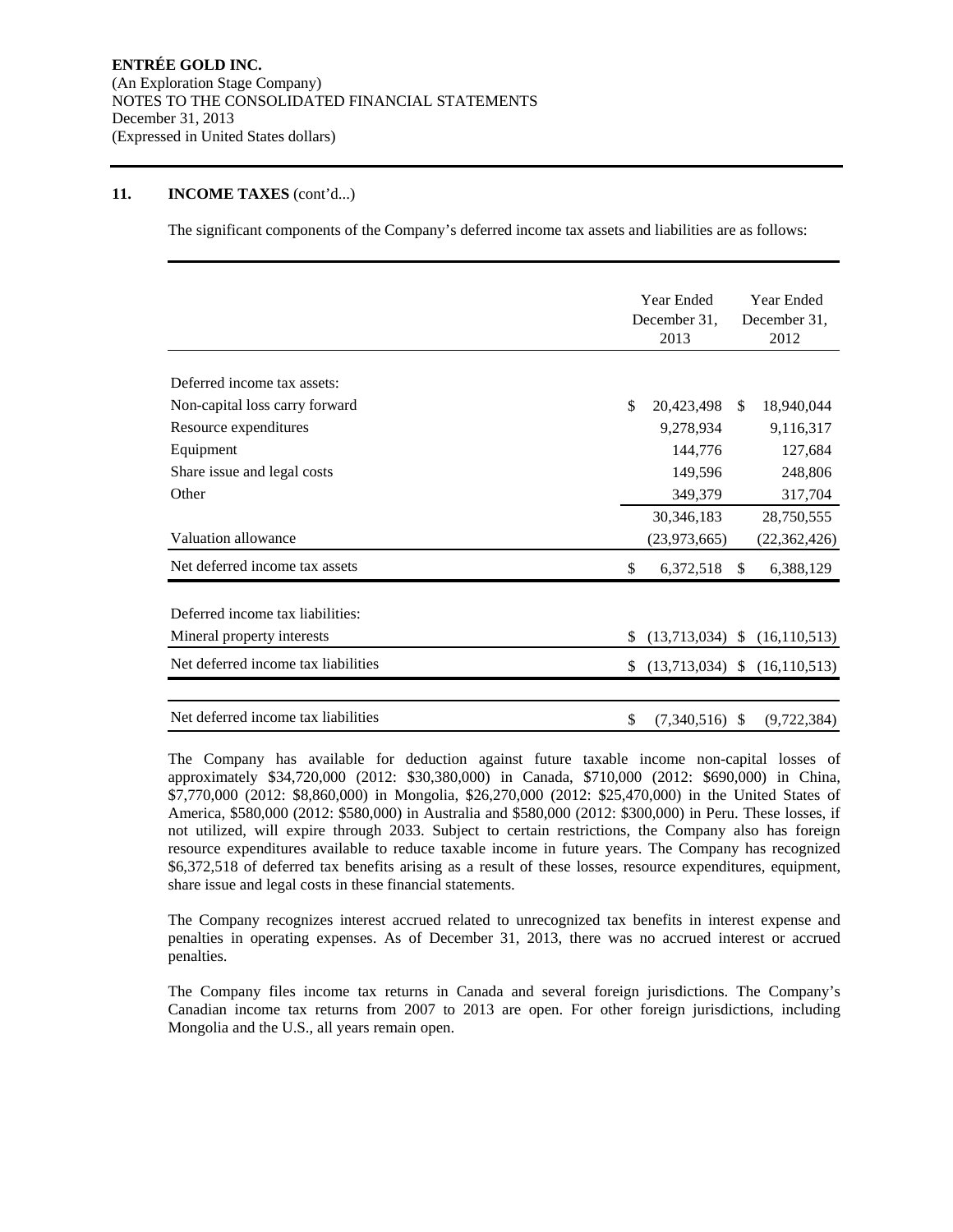#### **12. FINANCIAL INSTRUMENTS**

The Company's financial instruments generally consist of cash and cash equivalents, receivables, deposits, accounts payable and accrued liabilities and loans payable. Unless otherwise noted, it is management's opinion that the Company is not exposed to significant interest or credit risks arising from these financial instruments. The fair value of these financial instruments approximates their carrying values, except as noted below.

The Company is exposed to currency risk by incurring certain expenditures in currencies other than the Canadian dollar. The Company does not use derivative instruments to reduce this currency risk.

Fair value measurement is based on a fair value hierarchy, which requires an entity to maximize the use of observable inputs and minimize the use of unobservable inputs when measuring fair value. The standard describes three levels of inputs that may be used to measure fair value which are:

Level 1 — Quoted prices that are available in active markets for identical assets or liabilities.

Level  $2 -$  Quoted prices in active markets for similar assets that are observable.

Level 3 — Unobservable inputs that are supported by little or no market activity and that are significant to the fair value of the assets or liabilities.

At December 31, 2013, the Company had Level 1 financial instruments, consisting of cash and cash equivalents, with a fair value of \$46,701,216.

#### **13. ACCUMULATED OTHER COMPREHENSIVE INCOME (OCI)**

|                                                                                                                                            | Year Ended<br>December 31,<br>2013 |                  | Year Ended<br>December 31,<br>2012 |           | Year Ended<br>December 31,<br>2011 |                        |
|--------------------------------------------------------------------------------------------------------------------------------------------|------------------------------------|------------------|------------------------------------|-----------|------------------------------------|------------------------|
| Accumulated OCI, beginning of period:                                                                                                      |                                    |                  |                                    |           |                                    |                        |
| Currency translation adjustment                                                                                                            | \$                                 | 3,253,019        | <sup>\$</sup>                      | 1,901,351 | \$.                                | 3,002,717              |
| Available for sale securities                                                                                                              |                                    |                  |                                    |           |                                    | 2,747,997              |
|                                                                                                                                            | \$                                 | 3,253,019        | \$                                 | 1,901,351 | \$                                 | 5,750,714              |
| Other comprehensive income (loss) for the period:<br>Currency translation adjustments<br>Unrealized gain on available for sale investments | \$                                 | $(2,787,404)$ \$ |                                    | 1,351,668 | \$.                                | (1,101,366)<br>715,428 |
| Release of OCI on available for sale investments                                                                                           |                                    |                  |                                    |           |                                    | (3,463,425)            |
|                                                                                                                                            | <sup>\$</sup>                      | (2,787,404)      | <sup>\$</sup>                      | 1,351,668 | \$                                 | (3,849,363)            |
| Accumulated OCI, end of period:                                                                                                            |                                    |                  |                                    |           |                                    |                        |
| Currency translation adjustment                                                                                                            | \$                                 | 465,615          | \$.                                | 3,253,019 | \$                                 | 1,901,351              |
|                                                                                                                                            | \$                                 | 465,615          | \$.                                | 3,253,019 | \$                                 | 1,901,351              |